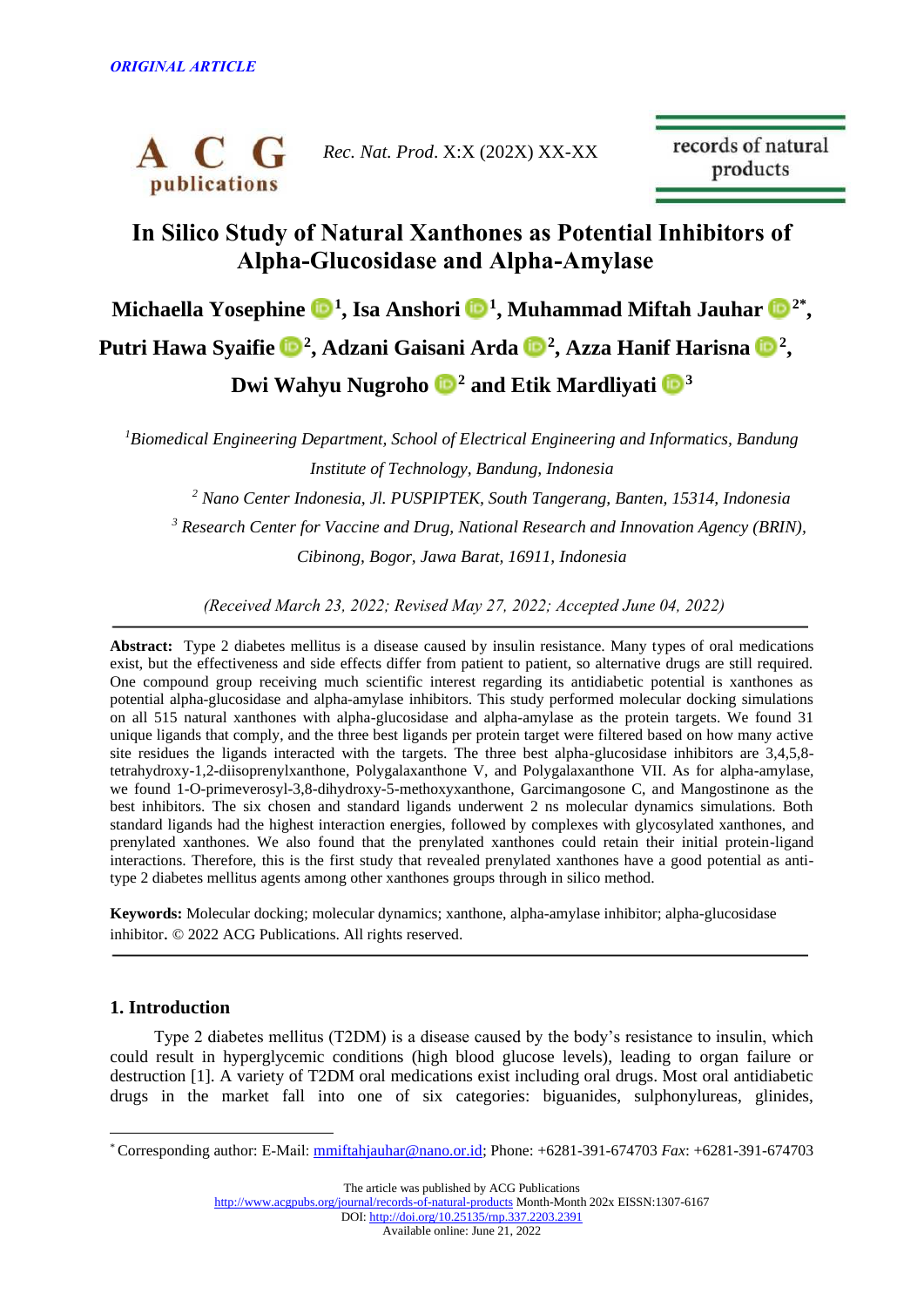thiazolidinediones, and dipeptidylptidase IV (DPP-IV) inhibitors, and alpha-glucosidase inhibitors [2]. Though many oral medications have been developed, treatment effectiveness and side effects are variable among patients [3,4]. Due to these reasons, alternative drug candidates are still required.



**Figure 1.** Xanthone's general structure

One group of compounds that have garnered interest in its antidiabetic activities is xanthones, especially the xanthones' roles as alpha-glucosidase and alpha-amylase inhibiting agents. Xanthones are one metabolite family group that can be found in various plants, particularly Clusiaceae and Gentianaceae families. Its basic skeleton is built by conjugated ring composed of aromatic ring with carbonyl group and oxygen atom (Figure 1) [5]. Furthermore, alpha-glucosidase and alpha-amylase are two proteins that play a part in complex-carbohydrate metabolism. Inhibition of these enzymes decreases carbohydrate degradation into glucose, slowing down the increase of blood glucose concentration [6,7].

515 natural xanthones were reported in the literature [8]. Although plenty of research have been performed on certain xanthones as antidiabetic candidates [9-14], at present, no research has attempted to compare the ability of all 515 natural xanthones to inhibit these two enzymes. Bairy *et al* showed that as many as 28 types of xanthone have a good ability as an inhibitor of alpha-glucosidase using in silico method [15]. Furthermore, Malik *et al* revealed an inhibitor potential of alpha-glucosidase from *Penicillium canescens* as xanthones' source [4]. This research aims to investigate the potential of 515 xanthones as alpha-glucosidase and alpha-amylase inhibitors using in silico approaches: molecular docking and molecular dynamics. Molecular docking was performed on the two protein targets mentioned before. These two enzymes are direct targets of acarbose, a commonly used T2DM drug in the alpha-glucosidase inhibitor class [16]. Alpha-glucosidase is represented by protein 2QMJ [17], which is complex with acarbose, while alpha-amylase is represented by protein 1XD0 [18], which is complex with acarbose-αG3F. These two molecules act on the controls for each protein target in the molecular docking and molecular dynamics simulations.

### **2. Materials and Methods**

### *2.1. Ligand and Structure Preparations*

Reference [8] provides a list of 515 known natural xanthones (Table S3). According to the list, the three-dimensional structures were either downloaded in its structure data file (.sdf) format (if available on Pubchem) or created using Avogadro and saved as .mol2 files. SMILES strings were also collected as the input for ADME and toxicity estimation simulations. In addition, 3D structures of the two protein targets, 2QMJ and 1XD0, were gathered from an online protein data bank of RCSB PDB.

### *2.2. ADME-Tox Predictions*

ADME simulations were carried out by using SwissADME, which receives compound structures in SMILES strings as input and outputs predicted physicochemical values [19]. In this case, the string input was made of SMILES of each xanthone derivative. The results of the ADME predictions were used as complementary information for finding which ligands ranked at the top according to the docking results. Afterward, toxicity estimation was done with the help of T.E.S.T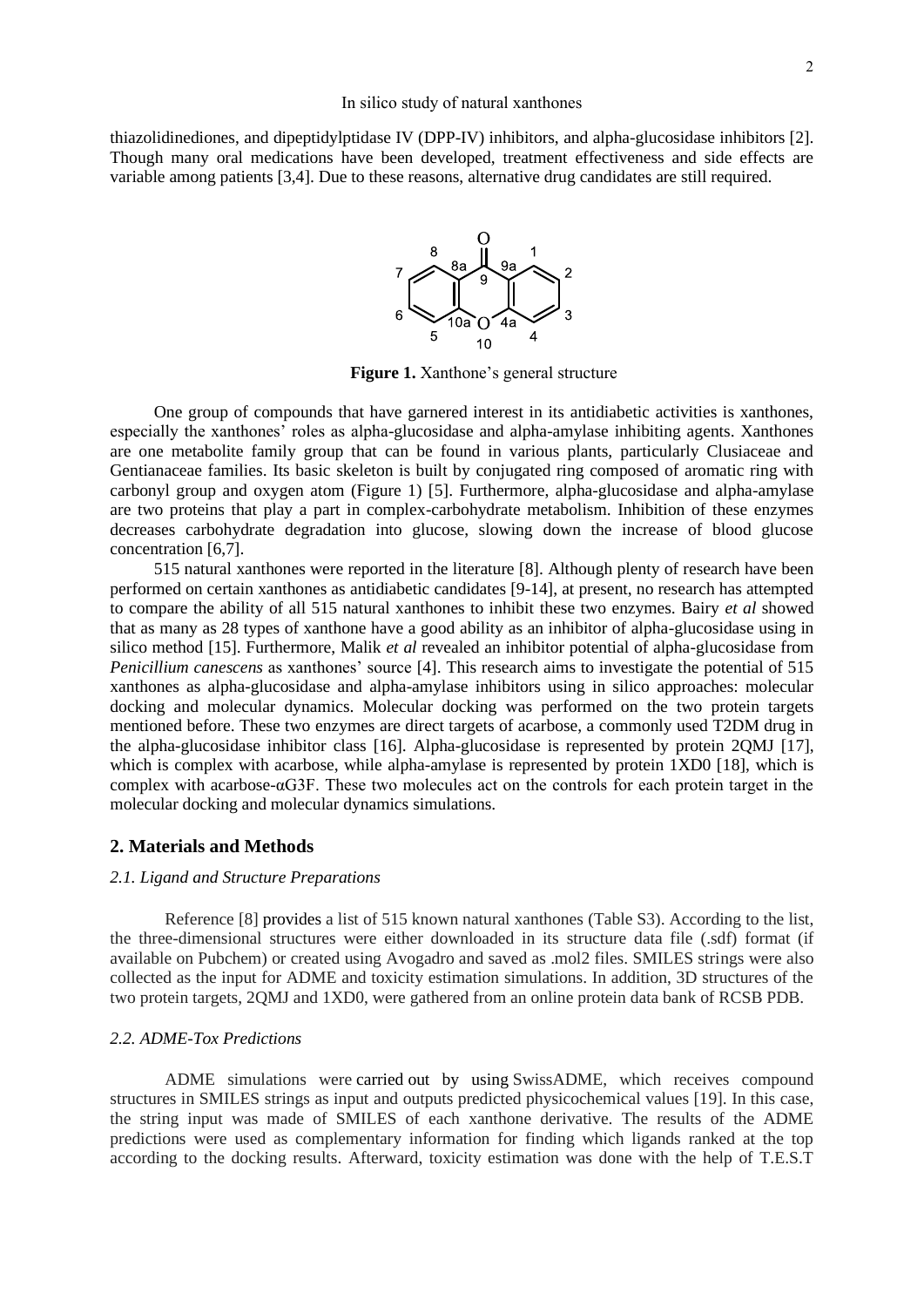# Yosephine *et.al.*, *Rec. Nat. Prod*. (202X) X:X XX-XX

5.1.1 software to make sure the chosen xanthones do not have very high toxicity levels [20]. The parameter for this estimation was oral rat LD50 in mg/kg.

# *2.3. Molecular Docking*

Molecular docking was performed using PyRx 0.8 [21]. Before beginning the simulation, CHARMM forcefield and MMFF94 partial charge were applied to each xanthone's three-dimensional structure file. These xanthones acted as ligands while the two proteins acted as macromolecules. The search spaces and dimensions for proteins 2QMJ and 1XD0 respectively were (8.224, 14.808, 50.737;  $30.938 \times 26.053 \times 29.224$ ) and  $(-18.797, -3.176, -14.225; 34.647 \times 34.832 \times 34.626)$ .

### *2.4. Conserved Amino Acid Analysis*

2QMJ and 1XD0 Fasta were collected from the NCBI website. Protein Basic Local Alignment Search Tool (BLAST-P) was conducted to search the top ten similar protein sequences of 2QMJ and 1XD0. The top ten sequences were retrieved and analyzed for their similarity to 2QMJ and 1XD0 protein using the Clustal Omega web server. Output format was ClustalW with character counts and the rest parameters were default.

#### *2.5. Molecular Dynamics*

Molecular dynamics simulations were performed using GROMACS 5.1.1 with CHARMM forcefield (February 2021 version) and TIP3P water model [22]. Ligand topology was created on the CGenFF website. Before the production step, energy minimization was performed using the steepest descent algorithm, and equilibration was done using the NVT and NPT ensembles at 310K and 1 atm with a simulation time of 100 ps. Once energy minimization and equilibration were successful, the experiment carried on to the production step at 2 ns.

# **3. Results and Discussion**

### *3.1. Ligand and Protein Structure Preparations*

Xanthones as a natural product have the potential to be an alternative inhibitor of alphaglucosidase and alpha-amylase. Its ability to inhibit these targets is structurally dependent, especially on the presence of hydroxyl group, hydrogen bonding, and other molecular interactions such as  $\pi$ - $\pi$ stacking [23,24]. To develop a potential drug for inhibiting protein receptor some parameters is important to be considered such as drug-likeness and stabilization of inhibition ability of the drug to its target [25,26]

Table 1 provided information on how many xanthones in each group do not adhere to Lipinski's rule of five (Ro5). It was found that 81.7% of xanthones fulfill all Lipinski rules, suggesting that most xanthones have similar physicochemical characteristics to oral drugs. From the xanthone groups, 100% of simple xanthones and 91.2% of prenylated xanthones have high drug-likeness as these xanthones comply with all four of Lipinski's Ro5. On the other hand, very few glycosylated xanthones and bis-xanthones follow the Ro5, while the general drug-likeness of xanthonolignoids and miscellaneous xanthones could not be concluded as there are very few compounds in said xanthone groups.

Table 2 shows the results of toxicity estimation of the xanthone compounds in terms of Oral Rat LD50. From the table, it was found that most xanthones are predicted to be slightly toxic (54.0%) or moderately toxic (31.17%). The average toxicity of xanthones was estimated to be about 814 mg/kg. Toxicity is a crucial characteristic in drug development [27]. The T.E.S.T 5.1.1 software uses physical and chemical properties to evaluate toxicity such as molecular weight (MW) and the octanolwater partition coefficient [20]. According to Jeong *et al* [28], MW can influence the toxicity level as it tends to have a more complex structure. The complex structure with the more positive charged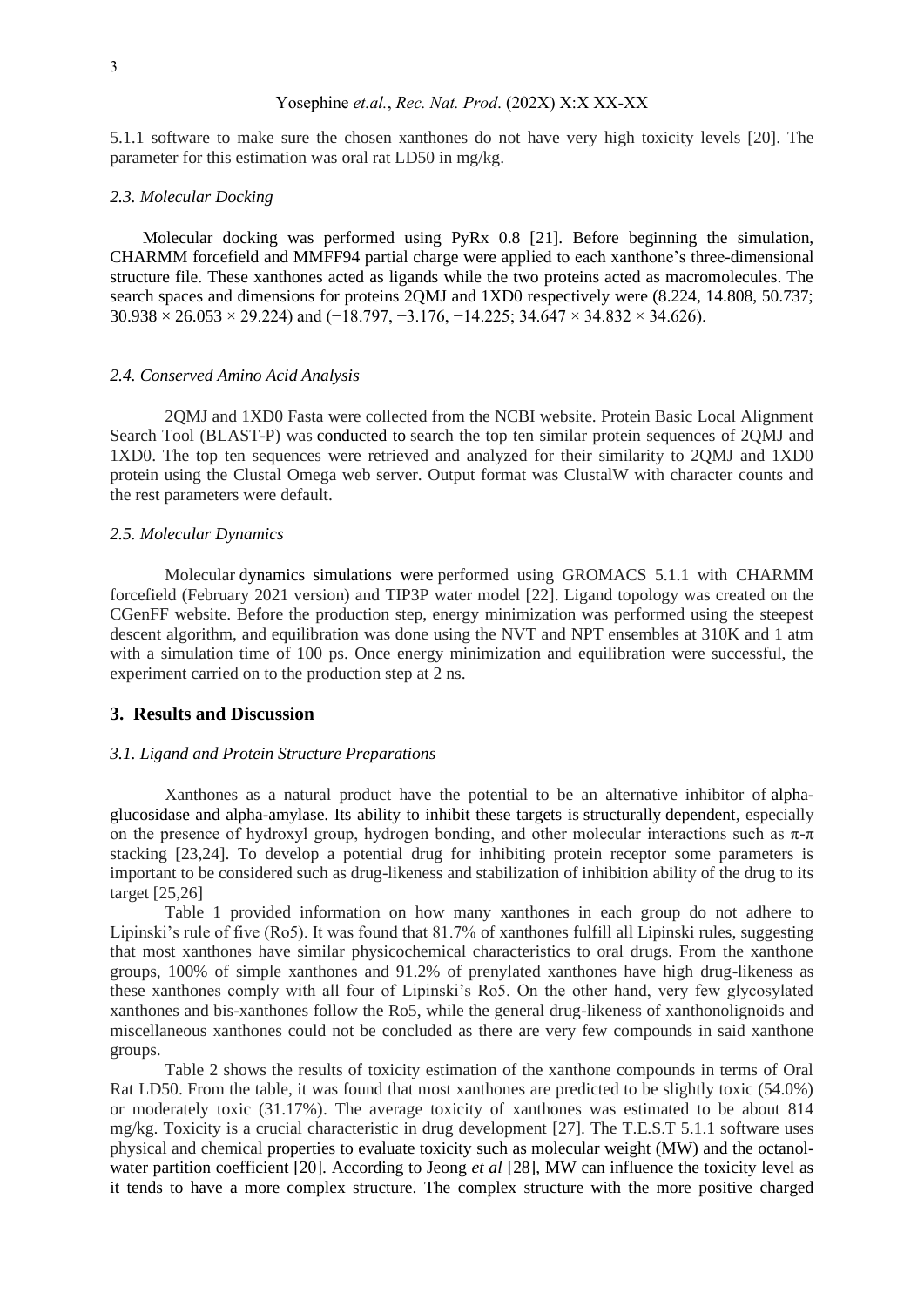group can easily interact with the cell surface and damaged the cells. Besides, the octanol-water partition as another parameter toxicity relates to hydrophobicity characteristic. A high hydrophobic compound means poorly soluble in water that can bring into slow absorption, especially in the gastrointestinal tract [29]. Research from Shi *et al* [30] showed that the greater the hydrophobicity of a compound, the greater the toxicity would be. Agree with that, according to Tables 1 and 2, the simple and prenylated xanthones groups which have lower MW and octanol-water partition (Table S3) became the most abundant that fulfill the requirements as these parameters are used in Lipinski's Ro5 screening and toxicity level.

| <b>Xanthone Group</b>         |     | <b>Total</b> |    |   |     |
|-------------------------------|-----|--------------|----|---|-----|
|                               |     |              |    |   |     |
| <b>Simple Xanthones</b>       | 148 | O            |    | 0 | 148 |
| <b>Glycosylated Xanthones</b> |     | 8            | 28 |   | 61  |
| <b>Prenylated Xanthones</b>   | 259 | 25           |    | 0 | 284 |
| Xanthonolignoids              |     | 0            |    |   |     |
| <b>Bis-Xanthones</b>          |     |              | 6  |   | 12  |
| <b>Miscellaneous</b>          |     | O            |    |   | 8   |
| <b>Total</b>                  |     | 34           | 36 |   | 515 |

 **Table 1.** Number of Lipinski violations in each xanthone group

#### **Table 2.** Toxicity of xanthone compounds

| <b>Type of Xanthone</b>                            | <b>Number of Xanthone compound</b> |
|----------------------------------------------------|------------------------------------|
| Highly Toxic ( $\leq 50$ mg/kg)                    | 25                                 |
| Moderately Toxic ( $> 50$ mg/kg, $\leq 500$ mg/kg) | 163                                |
| Slightly Toxic ( $> 500$ mg/kg, $\leq 5000$ mg/kg) | 278                                |
| Non-Toxic ( $>$ 5000 mg/kg)                        | $\Omega$                           |
| Estimation cannot be done                          | 49                                 |
| Total                                              | 515                                |

# *3.2. Molecular Docking Analysis*

**Table 3.** Ligand-protein interactions with 2QMJ based on molecular docking results\*

| <b>Ligand</b><br>Code | Group      | <b>Toxicity</b><br>(mg/kg) | <b>Affinity</b><br>(kcal/mol) | <b>Interactions</b>                                                                                                                                  |
|-----------------------|------------|----------------------------|-------------------------------|------------------------------------------------------------------------------------------------------------------------------------------------------|
| 17                    | Prenylated | 642                        | $-8,5$                        | Hydrogen Bonds: Arg526 (2)<br>Van der Waals: Asp203, Met444, Trp539<br>Others: Tyr299, Asp443, Lys480, Asp542<br>$(2)$ , Phe 575                     |
| 39                    | Prenylated | 1350                       | $-8,6$                        | Hydrogen Bonds: Arg202<br>Van der Waals: Thr204, Asp327, Phe450<br>Others: Asp203, Tyr299, Ile328, Trp406,<br>Met444, Leu473, Arg526, Asp542, Phe575 |
| 55                    | Prenylated | 681                        | $-8,6$                        | Hydrogen Bonds: Arg202, Thr205 (2)<br>Van der Waals: Asn207, Arg526, Asp542<br>Others: Asp203, Thr204 (2), Tyr299,<br>Leu473, Phe575                 |
| 76                    | Prenylated | 672                        | $-8,5$                        | Hydrogen Bonds: Phe450<br>Van der Waals: Asp327, Ile328, Asp542<br>Others: Ile364, Trp406, Trp441, Phe450 (3),<br>Phe575, His600                     |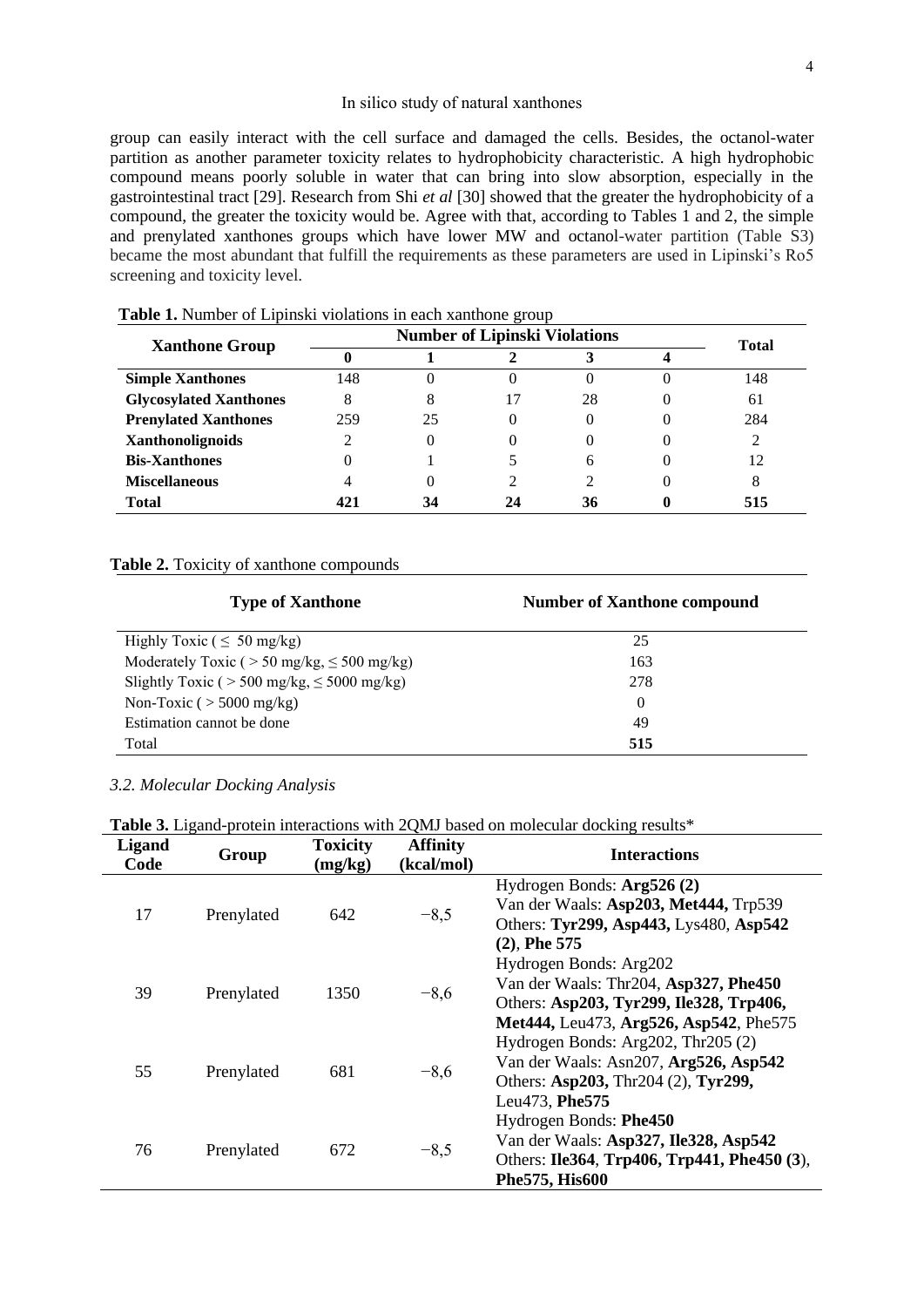| <b>Ligand</b><br>Code | Group        | <b>Toxicity</b><br>(mg/kg) | <b>Affinity</b><br>(kcal/mol) | <b>Interactions</b>                                                                                                                                                                                                    |
|-----------------------|--------------|----------------------------|-------------------------------|------------------------------------------------------------------------------------------------------------------------------------------------------------------------------------------------------------------------|
| 115                   | Glycosylated | 2887                       | $-8,7$                        | Hydrogen Bonds: Arg202 (2), Thr205,<br>Tyr299, Asp443, Arg526, Asp542 (2)<br>Van der Waals: Asp203, Met444, Asn449,<br>Asp474, Trp539, Phe575<br>Others: Arg202, Thr204 (2), Thr205, Leu473,<br>Lys480                 |
| 117                   | Glycosylated | 2049                       | $-8,8$                        | Hydrogen Bonds: Asp203 (2), Asp327,<br>Asp443, Arg526, Asp600, Gln603 (2)<br>Van der Waals: Arg202, Trp441, Met444,<br>Ser448, Phe450, Trp539, Gly602, Tyr605<br>Others: Tyr299, Trp406 (2), Asp542,<br>Phe575, Ala576 |
| 119                   | Glycosylated | 1838                       | $-8,8$                        | Hydrogen Bonds: Asp203, Asp443, Arg526<br>Van der Waals: Met444, Ser448, Phe450,<br>Trp539, Gly602, Gln603, Tyr605<br>Others: Arg202, Tyr299, Trp406 (2), Asp542<br>(2), Phe575, Ala576                                |
| 140                   | Prenylated   | 1699                       | $-9,1$                        | Hydrogen Bonds: Asp203, Arg526<br>Van der Waals: Asp327, Trp441, Asp443,<br>Met444, Ser448, Phe450, Gly602, Gln603<br>Others: Tyr299 (3), Ile328, Ile364, Trp406<br>(4), Asp542, Phe575 (2), Tyr605                    |
| 267                   | Prenylated   | 962                        | $-8,9$                        | Hydrogen Bonds: Asp203, Arg526<br>Van der Waals: Asp327, Trp441, Asp443,<br>Met444, Ser448, Trp539, Gly602, Gln603<br>Others: Tyr299, Trp406 (2), Phe450 (2),<br>Asp542 (2), Phe575, His600, Tyr605                    |
| 384                   | Prenylated   | 822                        | $-8,5$                        | Hydrogen Bonds: Asp203, Arg526<br>Van der Waals: Met444, Ser448, Trp539,<br>Gly602, Gln603<br>Others: Tyr299, Trp406 (2), Asp443,<br>Phe450, Asp542 (2), Phe575, Tyr605                                                |
| 400                   | Glycosylated | 2250                       | $-8,8$                        | Hydrogen Bonds: Asp203, Asp327, Glu404,<br>Lys480, Arg526<br>Van der Waals: Thr204, Asp443, Met444,<br>Ser448, Trp539, His600<br>Others: Arg202, Tyr299, Trp406 (2),                                                   |
| 424                   | Glycosylated | 2793                       | $-9$                          | Phe450, Asp542 (2), Phe575<br>Hydrogen Bonds: Asp203, Asp327, Phe450,<br>Asp542 (3), His600<br>Van der Waals: Trp406, Trp441, Arg526,<br>Phe575                                                                        |
| 448                   | Glycosylated | 1432                       | $-8,7$                        | Others: Asp203, Phe450 (3)<br>Hydrogen Bonds: Asp203, Tyr299, Asp327,<br>Arg526 (2), Asp542, His600, Gln603<br>Van der Waals: Ile328, Ile364, Asp443,<br>Ser448, Phe575<br>Others: Tyr299, Trp441, Trp539, Ala576 (2)  |

Yosephine *et.al.*, *Rec. Nat. Prod*. (202X) X:X XX-XX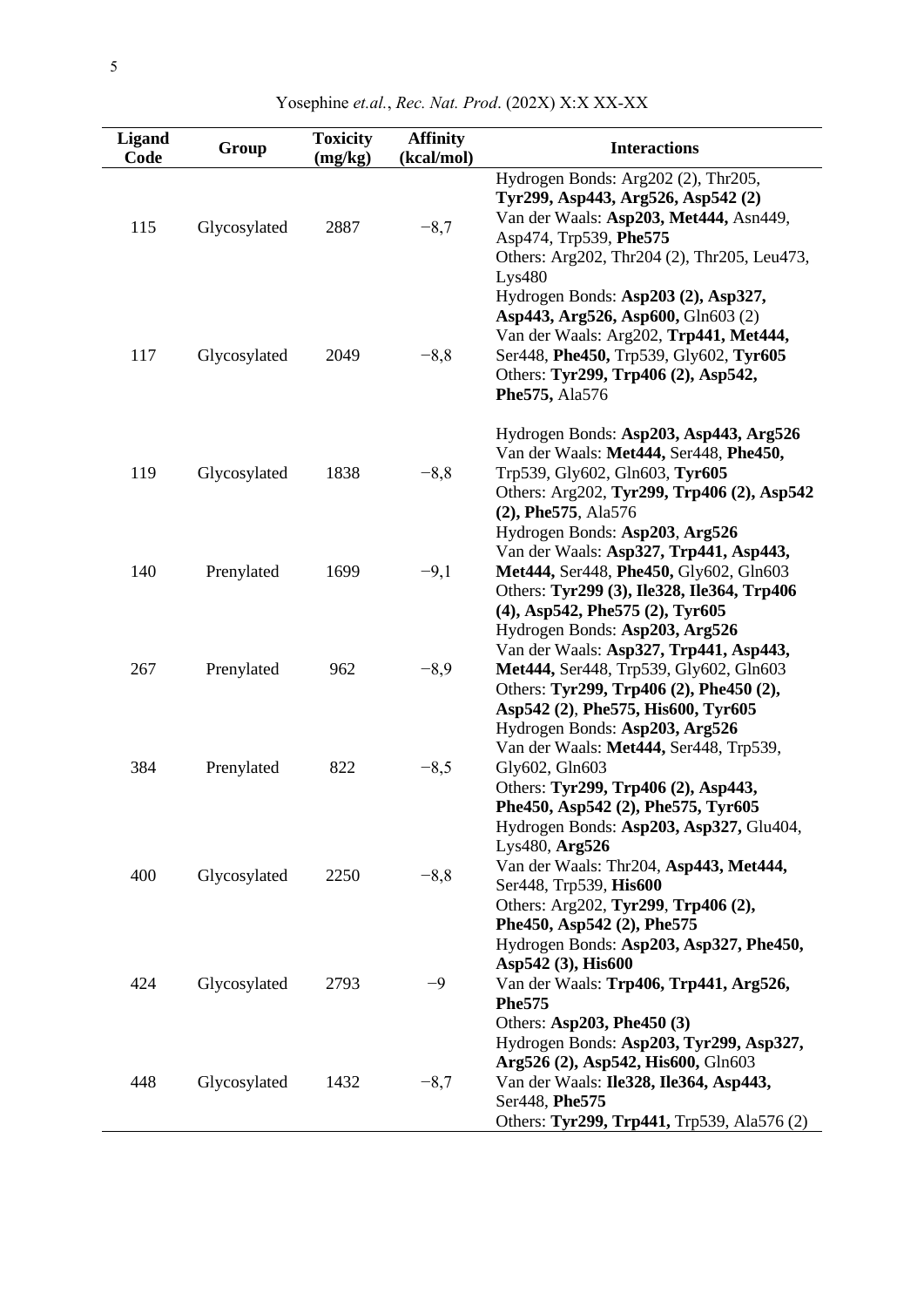| Ligand<br>Code | Group        | <b>Toxicity</b><br>(mg/kg) | <b>Affinity</b><br>(kcal/mol) | <b>Interactions</b>                                                                                                                                                                                                  |
|----------------|--------------|----------------------------|-------------------------------|----------------------------------------------------------------------------------------------------------------------------------------------------------------------------------------------------------------------|
| 449            | Glycosylated | 2272                       | $-8,7$                        | Hydrogen Bonds: Trp406, Arg526, Asp542,<br><b>His600, Gln603</b><br>Van der Waals: Asp203, Asp327, Ile328,<br>Ile364, Asp443, Met444, Phe450, Phe575<br>Others: Tyr299, Trp441, Ala576 (2), Trp539,<br><b>His600</b> |
| 451            | Glycosylated | 2598                       | $-8,5$                        | Hydrogen Bonds: Trp406, Asp443, Arg526,<br>Asp542, Gln603<br>Van der Waals: Asp203, Asp327, Ile328,<br>Ile364, Met444, Phe450, Phe575<br>Others: Tyr299, Trp441, Trp539, Ala576 (2),<br>Leu577, His600               |
| 510            | Glycosylated | 1137                       | $-8,6$                        | Hydrogen Bonds: Asp203 (2), Ser448,<br>Asn449, Arg526, Asp542<br>Van der Waals: Thr204, Met444, Phe450,<br>Lys480, Trp539<br>Others: Arg202, Tyr299, Trp406 (2),<br>Asp443, Asp542 (2), Phe575                       |
| Control        |              |                            | $-7,8$                        | Active site: His600, Asp327, Asp203,<br>Arg526, Asp542, Met444, Tyr605, Asp571<br>(Hydrogen bond) Ile328, Ile364, Trp441,<br>Tyr229, Asp443, Trp406, Phe450, Phe575<br>(Van der waals)                               |

\*Interactions at the target's active site residues based on the reference are marked in red.

| <b>Ligand</b><br>Code | Group        | <b>Toxicity</b><br>(mg/kg) | <b>Affinity</b><br>(kcal/mol) | <b>Interactions</b>                                          |
|-----------------------|--------------|----------------------------|-------------------------------|--------------------------------------------------------------|
| L17                   | Prenylated   | 642                        | $-10,9$                       | Hydrogen Bonds: Asp197, Ala198                               |
|                       |              |                            |                               | Van der Waals: His101, Thr163, Leu165,                       |
|                       |              |                            |                               | Ser199, Val234, His299, His305                               |
|                       |              |                            |                               | Others: Leu162 (2), Ala198 (2), Lys200 (2),                  |
|                       |              |                            |                               | His201 (2), Glu233, Ile235, Asp300                           |
| L55                   | Prenylated   | 681                        | $-9,8$                        | Hydrogen Bonds: Glu233                                       |
|                       |              |                            |                               | Van der Waals: Trp58, Thr163, Ala198,                        |
|                       |              |                            |                               | Ser199, Val234, His305                                       |
|                       |              |                            |                               | Others: Trp59 (2), Tyr62, Ile162 (2), Leu165                 |
|                       |              |                            |                               | (2), Lys200, His201, Ile235, Asp300                          |
| L76                   | Prenylated   | 672                        | $-9,9$                        | Hydrogen Bonds: Lys200, Glu233, Glu240                       |
|                       |              |                            |                               | Van der Waals: Trp58, His101, Leu165,                        |
|                       |              |                            |                               | Ala198                                                       |
|                       |              |                            |                               | Others: Trp59, Tyr62, Tyr151, Leu162,                        |
|                       |              |                            |                               | His201, Glu233, Ile235 (2), Asp300, His305                   |
| L115                  | Glycosylated | 2887                       | $-9,7$                        | Hydrogen Bonds: Asp197 (2), Lys200 (2),                      |
|                       |              |                            |                               | Glu233 (2), Asp300<br>Van der Waals: His101, Leu162, Arg195, |
|                       |              |                            |                               | Ser199, Val234, Glu240, His299, His305,                      |
|                       |              |                            |                               | Ala307                                                       |
|                       |              |                            |                               | Others: Tyr151 (2), Ala198, Lys200, His201                   |
|                       |              |                            |                               | $(2)$ , Glu233, Ile235 $(3)$                                 |
|                       |              |                            |                               |                                                              |

**Table 4.** Ligand-Protein Interactions with 1XD0 Based on Molecular Docking Results\*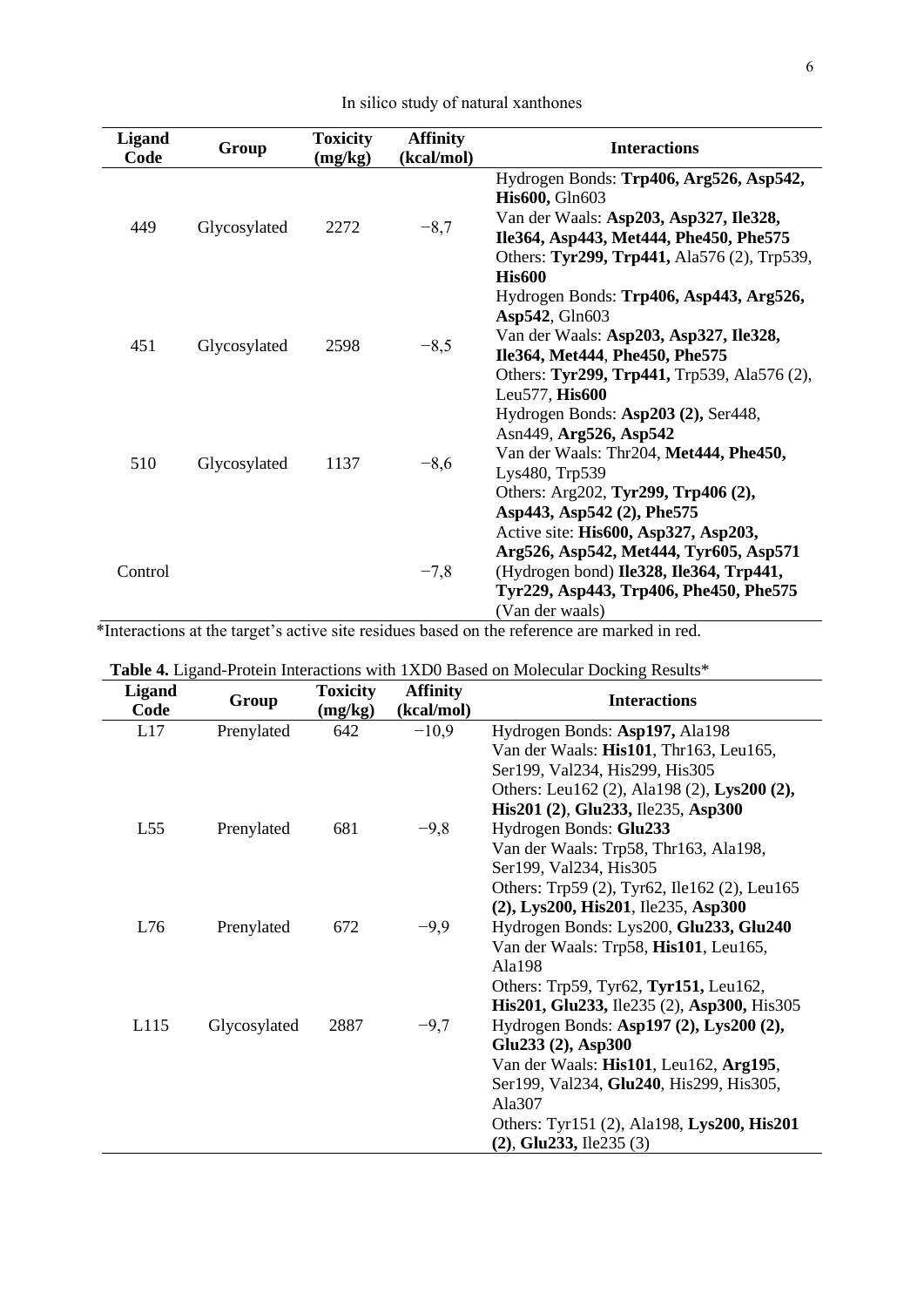| <b>Ligand</b><br>Code | Group      | <b>Toxicity</b><br>(mg/kg) | <b>Affinity</b><br>(kcal/mol) | <b>Interactions</b>                                                            |
|-----------------------|------------|----------------------------|-------------------------------|--------------------------------------------------------------------------------|
| L177                  | Prenylated | 626                        | $-10,4$                       | Hydrogen Bonds: Asp197, Ala198, Glu233,<br>Il <sub>235</sub>                   |
|                       |            |                            |                               | Van der Waals: His101, Thr163, Leu165,                                         |
|                       |            |                            |                               | Ser199, Val234, His299, His305                                                 |
|                       |            |                            |                               | Others: Leu163 (2), Ala198, Lys200, His201                                     |
|                       |            |                            |                               | (2), Glu233, Ile235, Asp300                                                    |
| L <sub>209</sub>      | Prenylated | 914                        | $-9,6$                        | Hydrogen Bonds: Glu233, Ile235                                                 |
|                       |            |                            |                               | Van der Waals: Trp59, His101, Thr163,                                          |
|                       |            |                            |                               | Leu165, Ser199, Val234, Glu240                                                 |
|                       |            |                            |                               | Others: Tyr62, Tyr151, Leu162 (2), Ala198                                      |
|                       |            |                            |                               | (2), Lys200, His201 (2), Glu233, Ile235                                        |
| L210                  | Prenylated | 793                        | $-9,6$                        | Hydrogen Bonds: -                                                              |
|                       |            |                            |                               | Van der Waals: His101, Thr163, Leu165,                                         |
|                       |            |                            |                               | Ala198, Glu233, Val234                                                         |
|                       |            |                            |                               | Others: Trp58, Trp59, Tyr62, Leu162 (2),                                       |
| L241                  | Xanthono-  | 1320                       | $-9,6$                        | Lys200, His201 (2), Ile235, His305                                             |
|                       | lignoids   |                            |                               | Hydrogen Bonds: Gln63, Glu233, Ile235<br>Van der Waals: Glu60, His101, Thr163, |
|                       |            |                            |                               | Ala198, Ser199, Val234                                                         |
|                       |            |                            |                               | Others: Leu162 (2), Leu165 (2), Lys200 (2),                                    |
|                       |            |                            |                               | His201 (2), Ile235                                                             |
| L242                  | Prenylated | 1032                       | $-10$                         | Hydrogen Bonds: -                                                              |
|                       |            |                            |                               | Van der Waals: Thr163, Leu165, Lys200,                                         |
|                       |            |                            |                               | <b>Glu233</b>                                                                  |
|                       |            |                            |                               | Others: Tyr151, Leu162 (3), Ala198 (2),                                        |
|                       |            |                            |                               | His201 (2), Ile235 (2), Ala307                                                 |
| L316                  | Prenylated | 709                        | $-9,8$                        | Hydrogen Bonds: Asp197, Glu233, Gly306                                         |
|                       |            |                            |                               | Van der Waals: Trp58, Tyr62, Leu165,                                           |
|                       |            |                            |                               | Arg195, Ala198, Lys200, His299, His305,                                        |
|                       |            |                            |                               | Ala307                                                                         |
|                       |            |                            |                               | Others: Trp59, Tyr151, Leu162, His201,                                         |
|                       |            |                            |                               | Glu233, Ile235, Asp300                                                         |
| L321                  | Prenylated | 1032                       | $-9,7$                        | Hydrogen Bonds: Glu233                                                         |
|                       |            |                            |                               | Van der Waals: His101, Thr163, Leu165,<br>Ala198, Lys200, His305               |
|                       |            |                            |                               | Others: Trp58, Tyr62, Tyr151 (2), Leu162 (2),                                  |
|                       |            |                            |                               | His201, Ile235 (2), His299, Asp300                                             |
| L323                  | Prenylated | 929                        | $-10,3$                       | Hydrogen Bonds: Tyr151, Asp197, Lys200                                         |
|                       |            |                            |                               | Van der Waals: His101, Thr163, Leu165,                                         |
|                       |            |                            |                               | Arg195, Glu233, Val234, Glu240                                                 |
|                       |            |                            |                               | Others: Tyr151, Leu162 (2), His201 (2),                                        |
|                       |            |                            |                               | Ile235 (2), Ala198 (2), Ala307                                                 |
| L343                  | Prenylated | 893                        | $-10,6$                       | Hydrogen Bonds: -                                                              |
|                       |            |                            |                               | Van der Waals: Trp58, Tyr62, His101,                                           |
|                       |            |                            |                               | Thr163, Leu165, Arg195, His305                                                 |
|                       |            |                            |                               | Others: Trp59 (2), Leu162 (2), Ala198 (2),                                     |
|                       |            |                            |                               | Ile235, Lys200, His201 (2), Glu233, Asp300                                     |
| L351                  | Prenylated | 536                        | $-9,8$                        | Hydrogen Bonds: Glu233                                                         |
|                       |            |                            |                               | Van der Waals: Trp59, His101, Thr163,                                          |
|                       |            |                            |                               | Leu165, Arg195, Ala198                                                         |
|                       |            |                            |                               | Others: Tyr62, Ley162 (3), Lys200, His201                                      |
|                       |            |                            |                               | $(2)$ , Ile235                                                                 |

| Yosephine et.al., Rec. Nat. Prod. (202X) X:X XX-XX |  |  |
|----------------------------------------------------|--|--|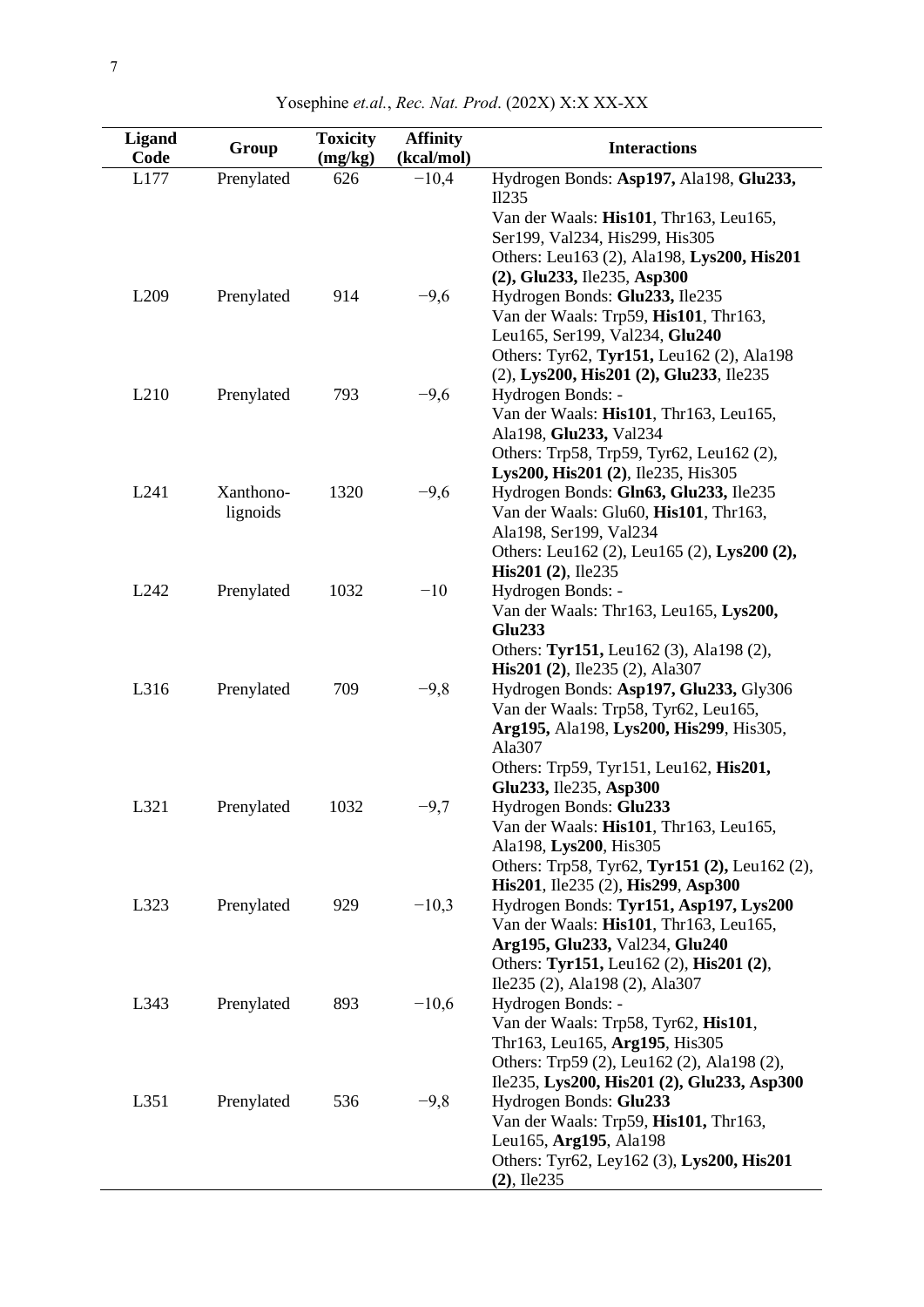|  |  |  |  |  |  | In silico study of natural xanthones |
|--|--|--|--|--|--|--------------------------------------|
|--|--|--|--|--|--|--------------------------------------|

| <b>Ligand</b><br>Code | Group                 | <b>Toxicity</b><br>(mg/kg) | <b>Affinity</b><br>(kcal/mol) | <b>Interactions</b>                                                                                                                                                                                                                 |
|-----------------------|-----------------------|----------------------------|-------------------------------|-------------------------------------------------------------------------------------------------------------------------------------------------------------------------------------------------------------------------------------|
| L363                  | Glycosylated          | 2512                       | $-10,1$                       | Hydrogen Bonds: Tyr62, Gln63, Thr163,<br>Arg195, Asp197, Lys200, Glu233, Asp300,<br><b>His305</b><br>Van der Waals: Trp58, Trp59, Leu165,<br>Ala198, Ser199, Val234, His299<br>Others: Leu162 (2), Lys200, His201 (2),<br>Ile235(2) |
| L372                  | Xanthono-<br>lignoids | 1083                       | $-9,7$                        | Hydrogen Bonds: Trp59, His101, Asp197<br>Van der Waals: Tyr62, Thr163, Ala198,<br>Glu233, Val234<br>Others: Leu162 (2), Leu165 (2), Lys200,<br><b>His201</b> (2), Ile235 (2)                                                        |
| L393                  | Prenylated            | 650                        | $-9,8$                        | Hydrogen Bonds: His101, Asp197, Asp300,<br><b>His305</b><br>Van der Waals: Trp58, Val98, Leu162,<br>Leu165, Ala198, Glu233, His299<br>Others: Trp59 (2), Tyr62, Tyr151, Lys200,<br>His201, Ile235                                   |
| L394                  | Prenylated            | 957                        | $-9,7$                        | Hydrogen Bonds: Glu233<br>Van der Waals: Thr163, Leu165, Ala198,<br>Leu237, Glu240<br>Others: Leu162 (2), Lys200, His201 (2),<br>Ile235 (2), Asp300, Ala307                                                                         |
| L412                  | Prenylated            | 910                        | $-10$                         | Hydrogen Bonds: -<br>Van der Waals: Thr163, Leu165, Ala198,<br>Glu233, Val234, Glu240, His305<br>Others: Tyr151, Leu162 (2), Lys200, His201<br>(2), Ile235 (2), Asp300, Ala307                                                      |
| L414                  | Prenylated            | 1589                       | $-9,7$                        | Hydrogen Bonds: Glu233<br>Van der Waals: Leu165, Ala198, Ser199,<br>Val234, Glu240, His305<br>Others: Tyr151, Leu162 (2), Lys200, His201<br>(2), Glu233, Ile235 (2), Asp300, Ala307                                                 |
| Control               |                       |                            | $-8,1$                        | Active site: Gln63, Thr163, Trp59, Asp197,<br>Glu240, Lys200, His201, Glu233, Arg195,<br>Asp300, His299, His305 (Hydrogen bond)<br>His101 (Van der waals)                                                                           |

\*Interactions at the target's active site residues based on the reference are marked in red

Molecular docking of control compounds to 2QMJ and 1XD0 results in binding affinities of −7.8 kcal/mol and −8.1 kcal/mol (Tables 3 and 4), respectively. Out of the 515 xanthones, 187 had a higher affinity with protein 2QMJ, and 332 had a higher binding affinity with protein 1XD0 than the control compounds. As compounds with higher binding affinities are desired, the binding affinity cutoff was decided to be the tenth percentile of each docking simulation, which is −8.4 kcal/mol for protein 2QMJ and −9.6 kcal/mol for protein 1XD0.

Xanthones with binding affinities equal to or higher than the cut-off binding affinity and estimated to be slightly toxic at most (Oral Rat  $LD50 > 500$  mg/kg) had their ligand-protein interactions analyzed. For proteins 2QMJ and 1XD0, 16 and 20 ligands fulfilled these conditions, respectively, as shown in Tables 3 and 4. In total, 31 unique ligands fit the cut-off points. Of the 31 ligands, 19 were prenylated xanthones, 10 were glycosylated xanthones, and the remaining two were xanthonolignoids.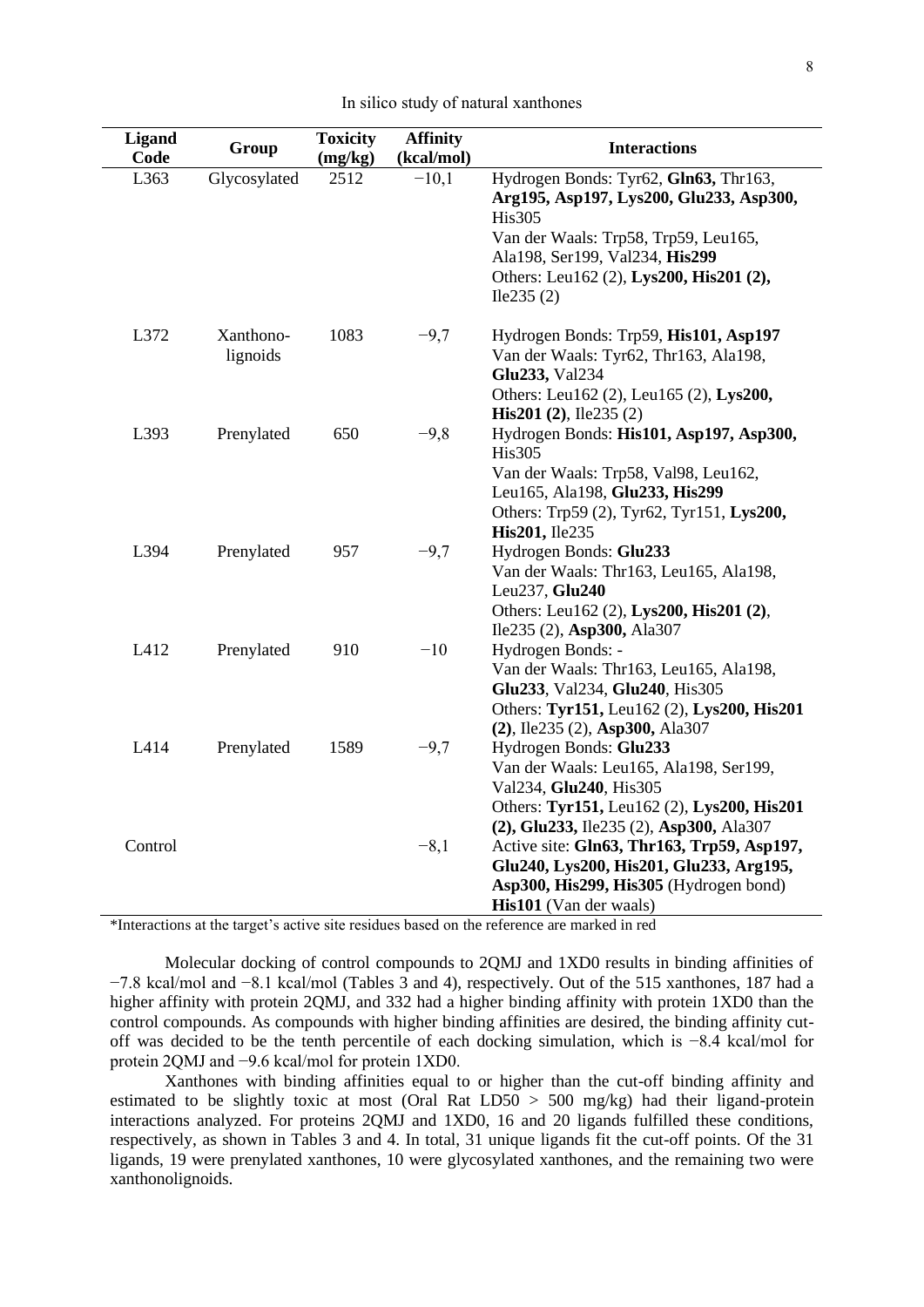# *3.3. Selection of Ligands*



Figure 2. 2D and 3D structure of three best ligands for each protein target. (a) L140, (b) L449, and (c) L451 for 2QMJ protein. (d) L115, (e) L316, and (f) L393 for 1XD0 protein

The three best ligands for each protein target were chosen based on the number of interactions with the targets' active site residues that showed by the ligand interaction with each protein (Table 3) and 4) [12,13]. The three best ligands for  $20MJ$  were L140  $(3,4,5,8$ -Tetrahydroxy-1,2diisoprenylxanthone), L449 (Polygalaxanthone V), and L451 (Polygalaxanthone VII), while the three best ligands for 1XD0 were L115 (1-O-primeverosyl-3,8-dihydroxy-5-methoxyxanthone), L316 (Garcimangosone C), and L393 (Mangostinone).

# *3.3.1. L140 ligand for 2QMJ*

L140 is a prenylated xanthone. It has six hydrogen acceptors and four hydrogen donors, which means that L140 does not violate any Lipinski rules and is predicted to have high gastrointestinal absorption. The predicted oral rat LD50 value for L140 is 1699 mg/kg. The binding affinity of L140 and 2QMJ is −9,1 kcal/mol, the highest of all ligand-protein affinities in Table 3. Based on the predicted ligand-protein interactions, L140 (3,4,5,8-Tetrahydroxy-1,2-diisoprenylxanthone) can interact with almost 100% of the protein's active site residues of 2QMJ that interact with the control ligand (Table 3 and Figure S1).

# *3.3.2. L449 Ligand for 2QMJ*

L449 (Polygalaxanthone V) is a glycosylated xanthone. The ligand contains fifteen hydrogen acceptors and eight hydrogen donors, thus violating three out of four Lipinski rules, and is predicted to have low gastrointestinal absorption. The ligand is classified as slightly toxic, at 2272 mg/kg. Its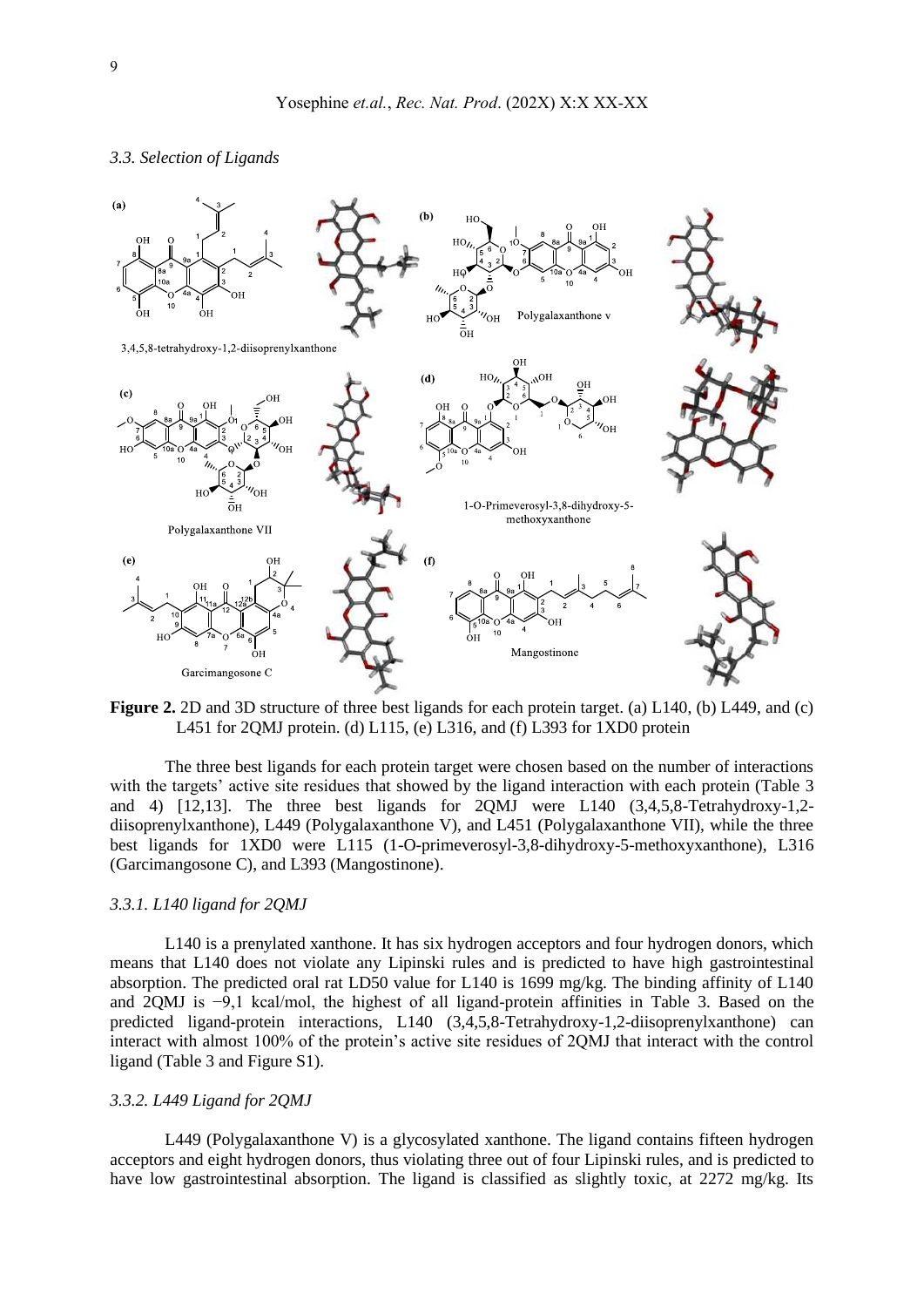binding affinity to 2QMJ is −8,7 kcal/mol and it interacts with almost 100% of the protein's active site residues of 2QMJ that interact with the control ligand (Table 3 and Figure S2).

# *3.3.3. L451 Ligand for 2QMJ*

L451 (Polygalaxanthone V) is a glycosylated xanthone. It has sixteen hydrogen acceptors and eight hydrogen donors, and its toxicity is 2598 mg/kg. Its binding affinity to 2QMJ is −8,5 kcal/mol. Based on molecular docking data, L451 interacts with almost 100% of the active site residues of 2QMJ of 2QMJ that interact with the control ligand (Table 3 and Figure S3).

### *3.3.4. L115 Ligand for 1XD0*

L115 (1-O-primeverosyl-3,8-dihydroxy-5-methoxyxanthone) is a glycosylated xanthone. The compound has fifteen hydrogen acceptors and eight hydrogen donors; hence predicted to have low gastrointestinal absorption. The LD50 was estimated to be around 2887 mg/kg. The affinity of L115 with 1XD0 is −9.7 kcal/mol. It was predicted to interact with ten active site residues of 1XD0, three of them being conventional hydrogen bonds with the active residues (Asp197, Gly233, and Asp300) (Table 4 and Figure S4).

### *3.3.5. L316 Ligand for 1XD0*

L316 (Garcimangosone C) is a prenylated xanthone. The ligand has seven hydrogen acceptors and four hydrogen donors. L316 does not violate any Lipinski rules, is predicted to have high gastrointestinal absorption, and its toxicity estimation is 709 mg/kg. Its binding affinity with 1XD0 is −9.8 kcal/mol. It interacted with eight active-site residues of 1XD0 that interact with the control ligand and would form conventional hydrogen bonds with Asp197 and Glu233 as active-site residues of 1XD0 (Table 4 and Figure S5).

### *3.3.6. L393 Ligand for 1XD0*

L393 (Mangostinone) is a prenylated xanthone. It has five hydrogen acceptors and three hydrogen donors. The ligand's estimated toxicity was 650 mg/kg and the ligand's affinity with 1XD0 is −9.8 kcal/mol. Molecular docking results showed that L393 interacts with seven of the active site residues of 1XD0 that interact with the control ligand. It formed conventional hydrogen bonds with Asp197 and Asp300 as the active-site residue of the protein (Table 4 and Figure S6).

Based on molecular docking data, the top three ligands from each protein had higher binding affinity than the native ligand. In the molecular interaction after finishing the process, acarbose and acarbose αG3F as control ligands only had hydrogen and van der waals interaction with its receptor (Figures S7 and S8). According to the Trot and Olson [31] research, Vina molecular docking software uses some parameters to develop scoring functions such as hydrophobic interaction between hydrophobic atoms and hydrogen bonding which is a value between 1 and 0 based on distance within the interaction. Regarding the parameter, the native ligand of each protein did not build any hydrophobic interactions with its receptor (Figures S7 and S8). In contrast, three potential ligands of each protein built more than one hydrogen and hydrophobic interaction. It could be a possible cause that made the binding affinity of each native ligand lower than the others. Furthermore, Freitas *et al* [32] also stated that hydrophobic interaction is important to develop a highly efficient ligand to stabilize its receptor. Therefore, three potential ligands were considered better for their stability to the receptor than the native ligand.

Analyzing the interaction among all potential ligands and their receptor (Figures S1-S6), some amino acids that existed in all interactions with each protein were considered. These amino acids played an important role in the protein-ligand interaction as key residues. Amitai *et al* [33] and Buyong *et al* [34] showed that key residue is well-conserved in the protein sequence compared to other organisms that have high protein similarity. It is also involved in the drug development mechanism as the main active site. According to Sim *et al* [17], the main residues involved in the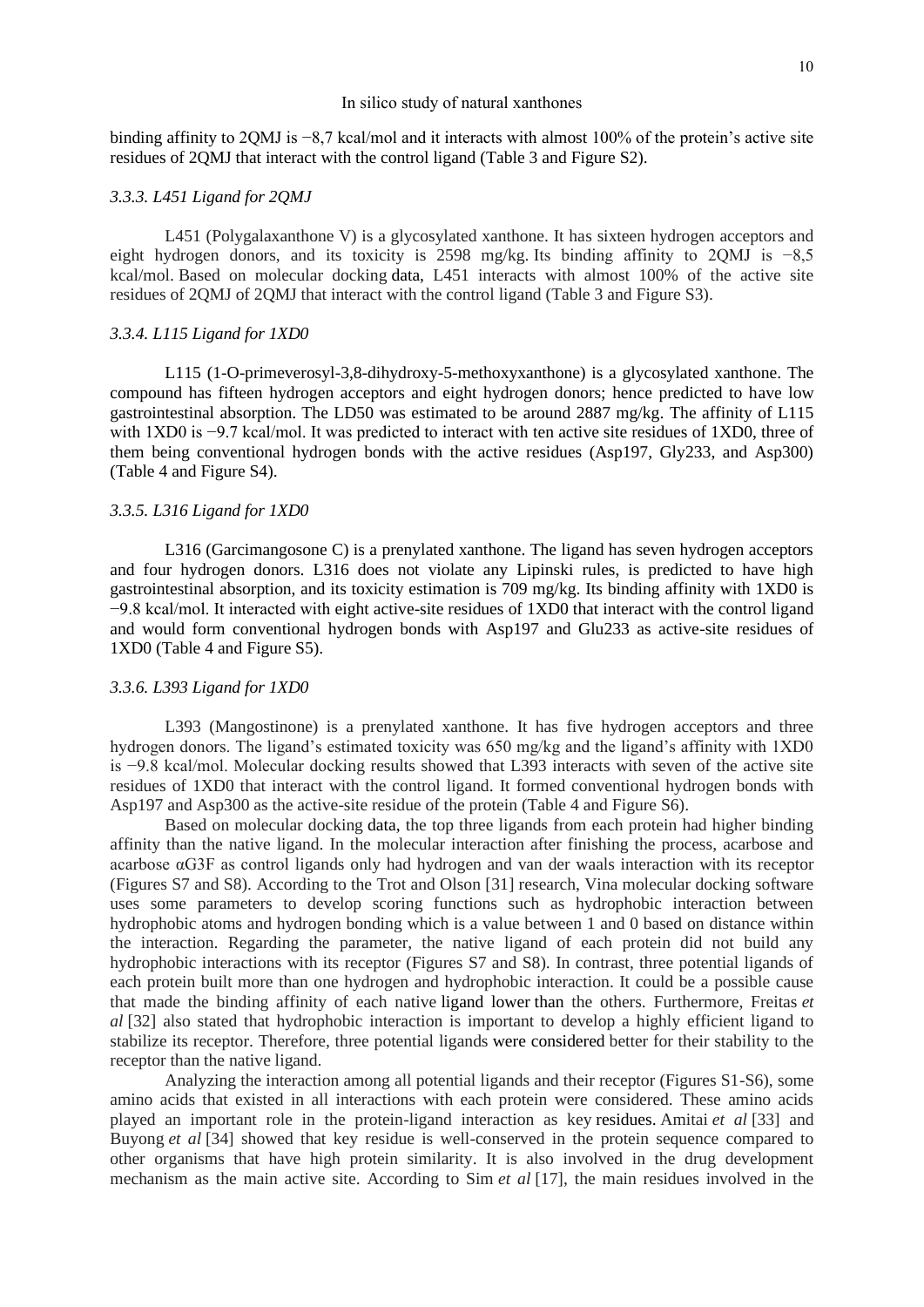catalytic site of 2QMJ protein were Tyr299, Ile328, and Ile364. The three best ligands for 2QMJ protein showed their interaction with these residues. The residues are located in the center of the substrate bind and are suggested might be responsible for the inhibitor development [17]. L140 built hydrophobic interaction with them. Aliphatic carbon from L140 interacts with aromatic carbon from Tyr299, Ile 328, and Ile364 residues of the 2QMJ protein (Figure S1). Meanwhile, L449 and L451 built hydrophobic interaction with Tyr299 using their methoxy group to the aromatic carbon of 2QMJ protein. In addition, Ile 328 and Ile 364 residues existed in both L449 and L451 as van der waals interaction (Figures S2 and S3). Furthermore, Tyr299, Ile 328, and Ile 364 were highly conserved as it was shown in Figure S9.

 In the 1XD0 protein receptor, Asp 197, Glu 233, and Asp 300 were the main residues responsible for the catalytic site. The hydrogen bond that is directly bound to these residues can form a structural base for an inhibitor for this protein [18]. According to the ligand interaction of L115, L316, and L393, all of them built hydrogen bonds to these residues (Figure S4-S6). The ligand of L115 built hydrogen bonds to Glu 233 and Asp 197 using oxygen atoms from the hydroxyl group on its backbone. In addition, Asp 300 interacted using a weak hydrogen bond to L115 with partial double bond from the 1XD0 structure to the carbon atom from L115 (Figure S4). Furthermore, the ligand of L316 built hydrogen bonds with Asp 197 and Glu 233 using the hydroxyl group from the ligand to the oxygen atom from the 1XD0 structure. Meanwhile, Asp 300 involved pi-anion electrostatic interaction with L316 using a partial double bond from the 1XD0 structure to the benzene ring of L316 (Figure S5). Furthermore, the ligand of L393 built hydrogen bonds with Asp 197 and Asp 300 using hydroxyl group from the ligand to the oxygen atom and partial double bond from the 1XD0 structure respectively. In addition, Glu 233 acted as van der waals interaction in the L393-1XD0 interaction (Figure S6). Lastly, these residues were also exhibited highly conserved as it was shown in Figure S10.

### *3.4. Molecular Dynamics Analysis*

After selecting xanthones, a molecular dynamics simulation was performed to investigate the stability of the ligand-protein complexes in the neutral solvents of water and ions, a similar condition to the fluid in human bodies. The simulation begins with system equilibration, analyzed from the systems' temperature and density stability, as well as energy minimization, analyzed from the systems' potential energy trends.



**Figure 2.** The potential energy of systems during energy minimization of (a) Ligands L449, L140, L451, and control on protein 2QMJ, and (b) Ligands L316, L115, L393, and control ligand on protein 1XD0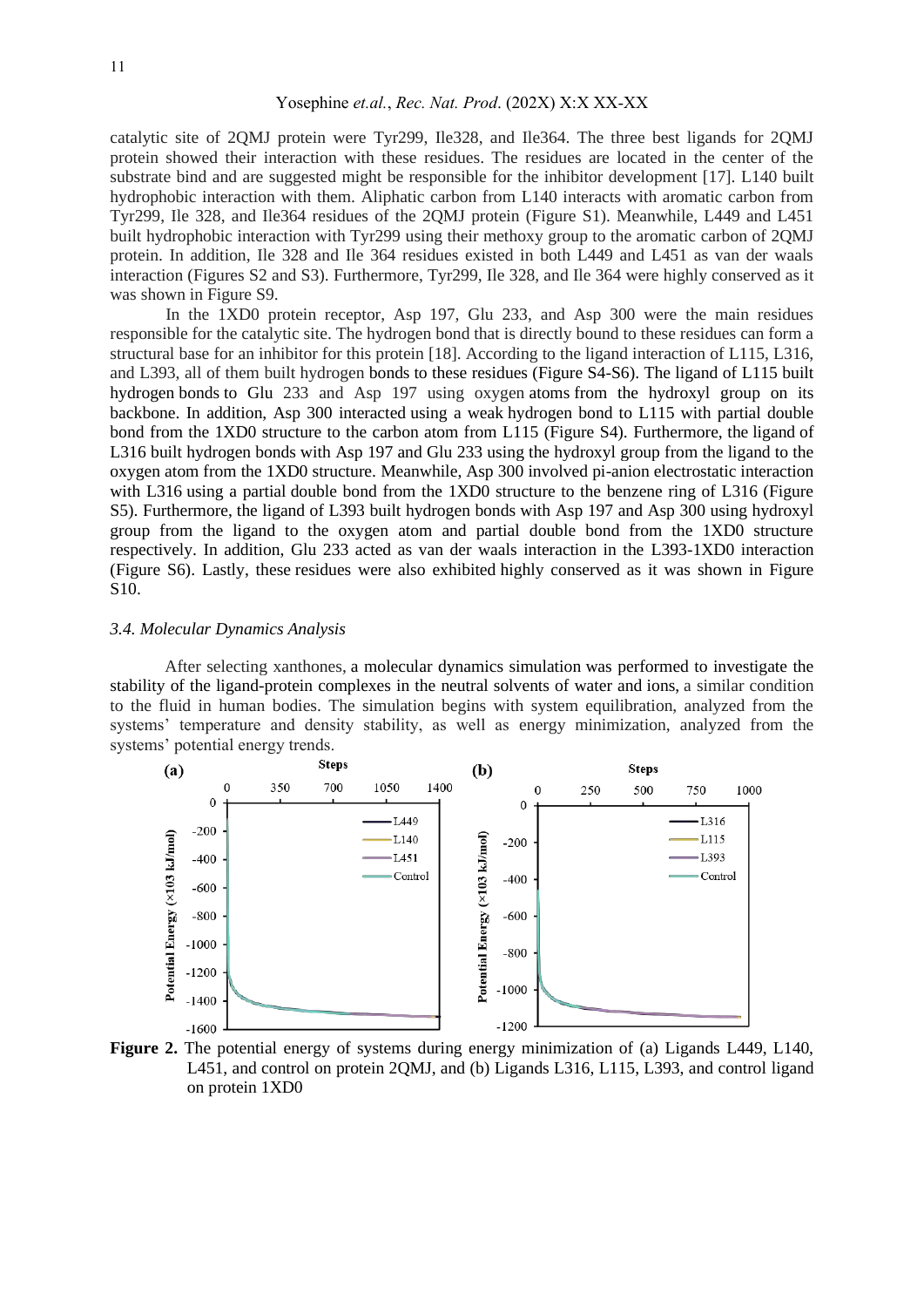

**Figure 3.** Temperature fluctuations of systems during equilibration of (a) Ligands L449, L140, L451, and control on protein 2QMJ, and (b) Ligands L316, L115, L393, and control ligand on protein 1XD0



**Figure 4.** Density fluctuation of systems during equilibration (blue-green represents control ligand, yellow represents L140 and L115, purple represents L451 and L393, and dark blue represents L449 and L316) on proteins a) 2QMJ and b) 1XD0.

Figure 2 showed that the potential energy values became more negative and eventually stabilized over all eight systems. Therefore, the simulation was resumed to the equilibration stage. The temperature levels stabilized at 310K (Figure 3) and density levels stabilized after the simulation time of about 50 ps (Figure 4). As the equilibration process using NVT and NPT ensembles was successfully performed, the simulation was continued to the production step with the simulation time of 2 ns. From the production step results, information on each system's ligand backbone RMSD, protein residue RMSF values, and interaction energies were extracted, as shown in Figure 4, Figure 5, and Figure 6.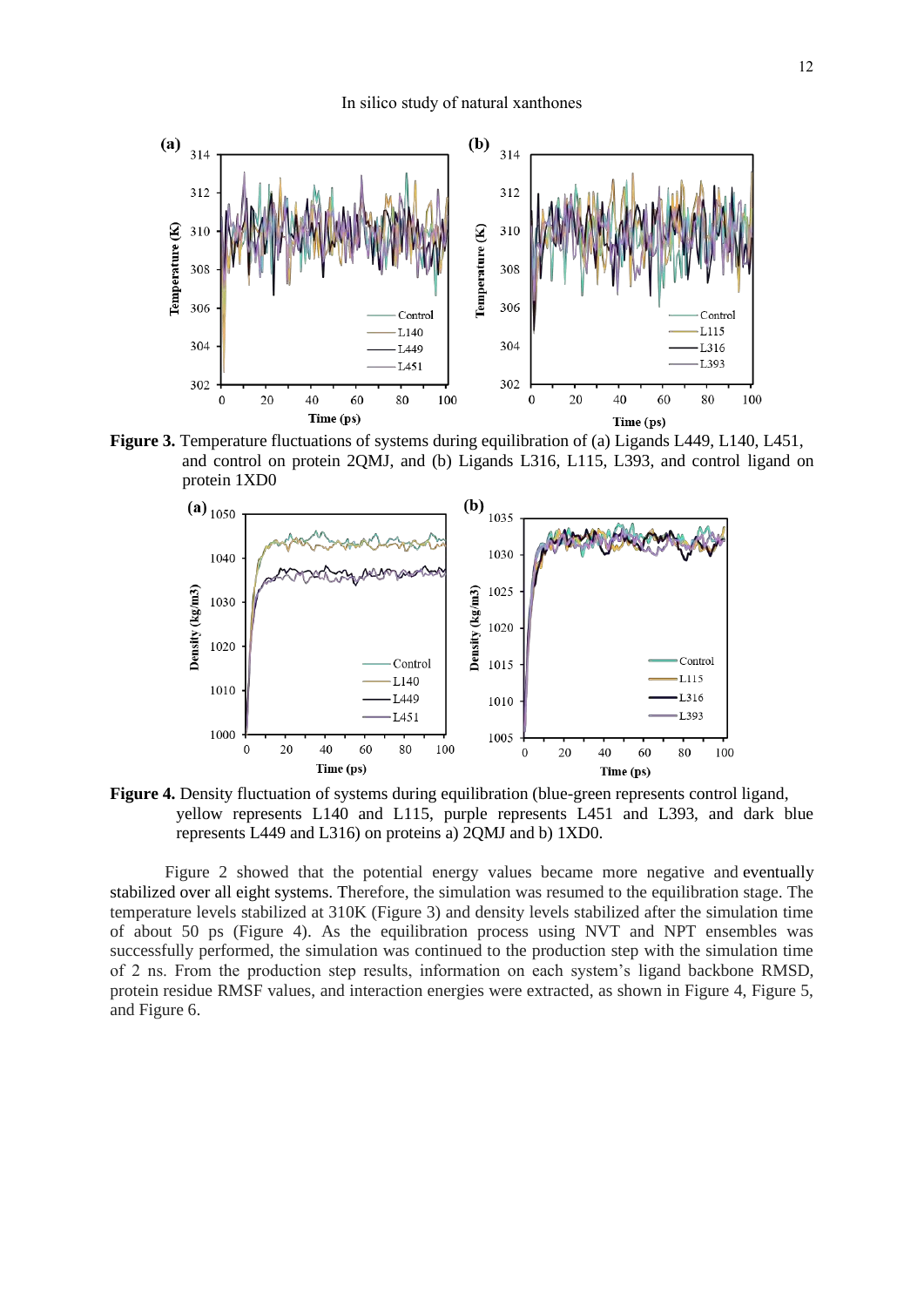

**Figure 5.** RMSD of ligand backbones (blue-green represents control ligand, yellow represents L140 and L115, purple represents L451 and L393, and dark blue represents L449 and L316) on proteins a) 2QMJ and b) 1XD0.

Figure 5 showed the RMSD values over time in each ligand-protein system. From the figure, it was found that all ligands had relatively stable RMSD values throughout the 2 ns simulation. In the system with protein 2QMJ, the control ligand and L140 had very low average RMSD values, respectively at 0.64 Å and 0.50 Å, while L449 and L451 had slightly higher average RMSD values of 1.14 Å and 1.17 Å. As for the ligands simulated with protein 1XD0, all four ligands (control, L115, L316, and L393) had similarly low average RMSD values of 0.64 Å, 0.59 Å, 0.51 Å, and 0.57 Å.

Figure 6 showed the hydrophobic and hydrogen interaction from each ligand during 0 ns, 1 ns, and 2 ns. Prenylated xanthones (L140, L316, and L393) built more hydrophobic interaction than glycosylated xanthones (L449, L451, and L115). Conversely, hydrogen bond interaction was more frequent in the glycosylated xanthones group than in prenylated xanthones.

In the molecular dynamics simulation, the protein-ligand complex runs in a certain period within solvent and temperature-specific aspects [35,36]. The RMSD trend represents the stability of each of these structures during their simulations. RMSD of ligands below 2 Å is considered excellent, 3 Å is acceptable, and over 3 Å is too different from its reference structure [21, 36]. From Figure 4, it was found that all ligands had relatively stable RMSD values throughout the 2 ns simulation. All eight ligands' RMSD values were still in the excellent range, which is below 2 Å, which shows that the conformation of the proteins remained accurate throughout the MD simulation.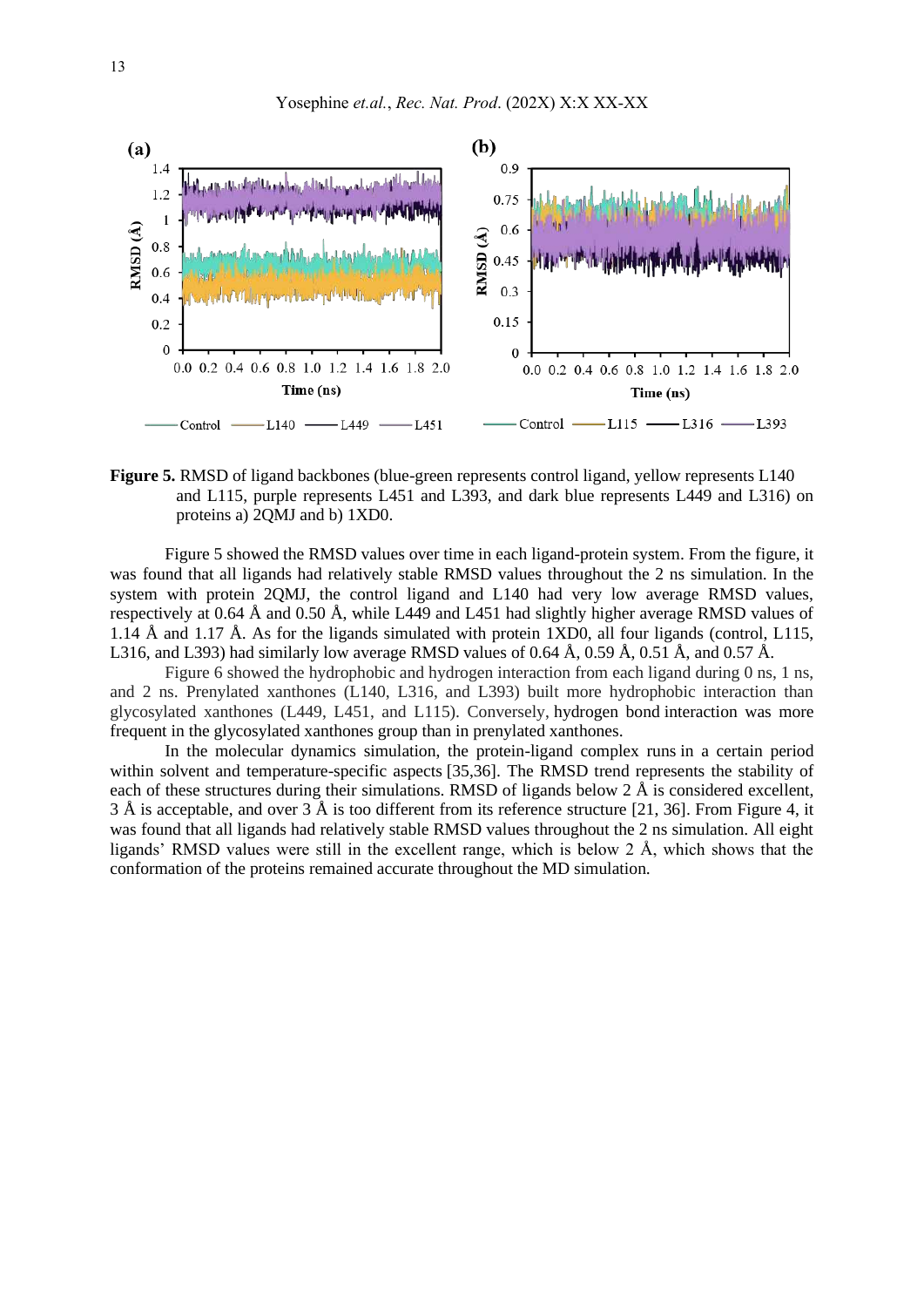

**Figure 6.** Hydrophobic interaction of potential ligands for (a) 2QMJ and (b) 1XD0 protein. Hydrogen interaction of potential ligands for (c) 2QMJ and (d) 1XD0 protein

In the 2QMJ protein, there were two distinct patterns of RMSD. L140 and control were around 0,6A while L449 and L451 were around 1,2 Å. The RMSD value refers to protein stabilization because of the changing in protein conformation [37]. Pace *et al* [32] showed that hydrophobic interaction majorly contributes to protein stability more than other interactions. Furthermore, conformational entropy during molecular dynamics simulation contributes to protein instability [38]. Interestingly, L140 and control had more than four amino acid residues that produced hydrophobic interaction during molecular dynamics simulation at  $t=0$  ns,  $t=1$  ns, and  $t=2$  ns (Figure. 6a). In contrast, L449 and L451 only have around three residues that produce hydrophobic interaction (Figure. 6a). This could be a reason that made control and L140 had lower RMSD values. Next, in the 1XD0 protein complexes, the RMSD value tended to be more stable in all ligands around 0,6 Å. It was linear to the hydrophobic bond in these ligands that involved around four amino acid residues (Figure. 6b).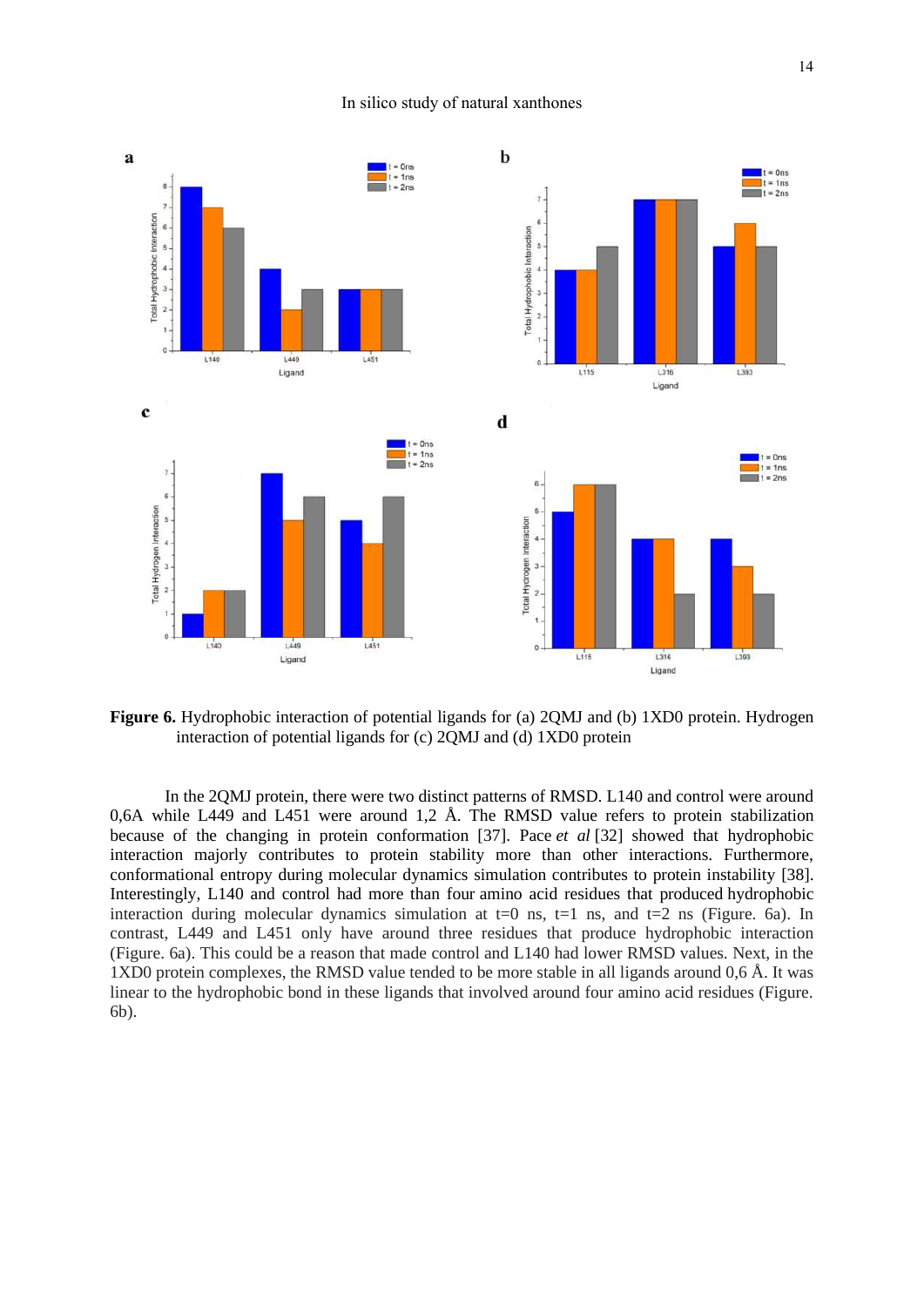

**Figure 7.** RMSF of residues in proteins a) all ligands in 2QMJ, b) all ligands in 1XD0 protein. Prenylated xanthones of c) L316 in 2QMJ protein and d) L140 in 1XD0 protein

Figure 7 shows the RMSF values of residues of each target protein. Root Mean Square Fluctuations (RMSF) is the average displacement of atoms or groups of atoms along with the simulation compared to its reference structure, which helps indicate the stability of these proteins' atoms or residues [39]. The residue annotations given in Figure 7 showed binding sites with lower RMSF values that suggest the binding between site residues and the ligands will be more stable.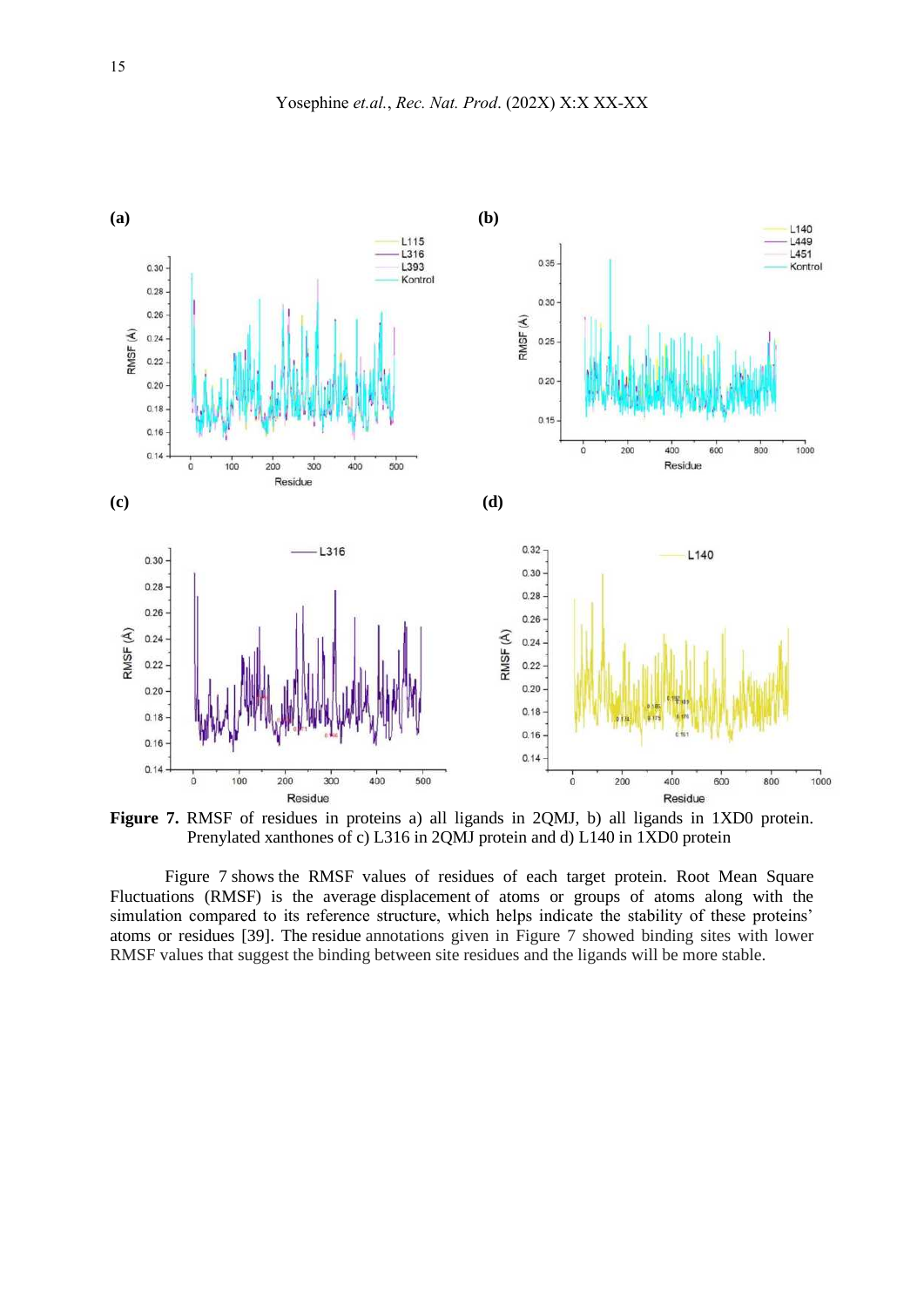

**Figure 8.** Interaction Energies of ligands (blue-green represents control ligand, yellow represents L140 and L115, purple represents L451 and L393, and dark blue represents L449 and L316) in proteins a) 2QMJ and b) 1XD0.

Figure 8 showed the interaction energies of ligands over time. The interaction energy levels of L140, L451 and the control ligand with protein 2QMJ experienced a gradual loss of interaction energy, while the interaction with L449 seemed relatively stable. For the interactions with protein 1XD0, L316 and L393 seemed relatively stable, L115 fluctuated slightly, and the control ligand's interaction energy decreased.

Alongside RMSD, we also evaluate RMSF on each potential ligand. According to Figure 7, all potential ligands from both proteins almost showed a similar result. Then, L316 from 2QMJ protein and L140 from 1XD0 protein were chosen as they showed low RMSD to investigate further. RMSF can exhibit each residue fluctuation in the protein structure. Based on Figure 7c and d, key residues in the active site exhibited low fluctuation than other regions. De Vita *et al* [40] stated that low fluctuation in the binding site indicates the strong binding from the ligand to its protein. Therefore, these ligands can bind strongly to the 2QMJ and 1XD0 proteins.

On the other side, according to Figure 8, the interaction energy values correlated with the chemical subgroup family of each ligand. The control ligands had the highest interaction energy in both systems, followed by glycosylated xanthones (L449, L451, and L115), and lastly, the prenylated xanthones (L140, L316, and L393). This could have occurred because of the hydrogen bonding existing in the protein-ligand interaction. A hydrogen bond is considered a moderate interaction level according to the binding energy after covalent interaction and higher than the other interactions such as electrostatic and van der waals bonding [41]. According to the ligand-protein interaction in Figure 6, glycosylated xanthones and prenylated xanthones groups had a different quantity of hydrogen interaction. Glycosylated xanthones have six amino acids that build hydrogen bonding during molecular dynamic simulation, in contrast, prenylated xanthones were only built around three amino acids (Figures 6c and 6d). Thangapandian *et al* [42] showed that the ligand-complex that did not build any hydrogen bonds tended to have higher energy during the molecular dynamic simulation and it can influence the affinity ability of the ligand to its receptor. However, Freitas *et al* [32] revealed that hydrophobic interaction became the most prominent in the high-efficiency protein-ligand complex after analyzing around 6000 protein-ligand complexes in the PDBBind database. This finding was related to the characteristic of a binding pocket that was more hydrophobic. Furthermore, optimization using hydrophobic interaction is less challenging than increasing the hydrogen bond itself [31]. Regarding these, it was linear to the molecular dynamics result of glycosylated xanthones and prenylated xanthones group. Glycosylated xanthones tended to have lower interaction energy while their RMSD was higher fluctuation. In contrast, prenylated xanthones showed higher interaction energy and their RMSD was lower fluctuation.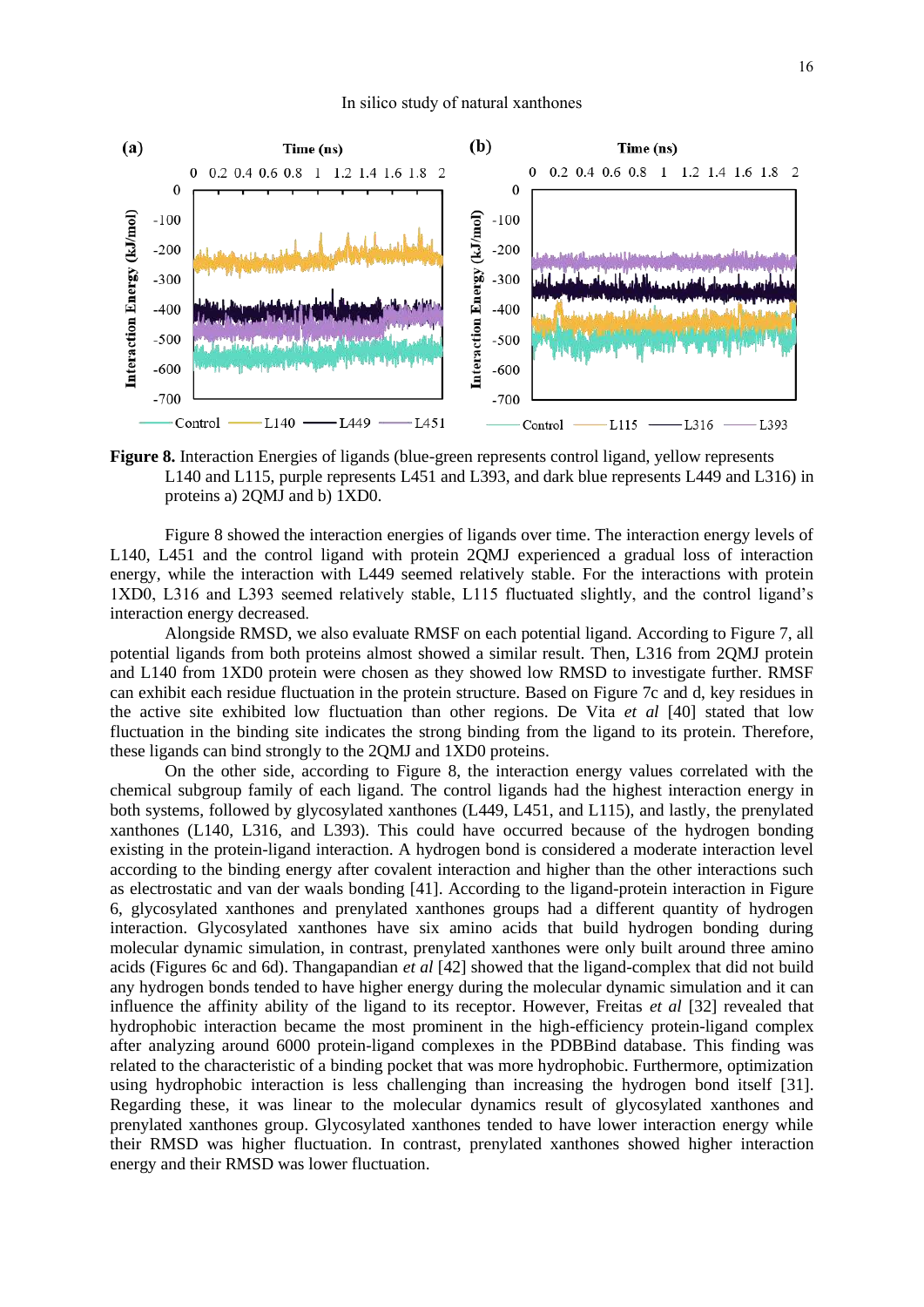# Yosephine *et.al.*, *Rec. Nat. Prod*. (202X) X:X XX-XX

According to Table S1, L140 as prenylated xanthones kept 70% of their initial interactions and showed the highest percentage of their interactions during 2 ns for 2QMJ protein. Meanwhile, in Table S2, ligand L393 as prenylated xanthones kept 72.7% of their initial interactions and showed the highest percentage of their interactions during 2 ns for 1XD0 protein. In addition, some researchers have reported the potential of prenylated xanthones to build strong binding with protein targets. Bernal *et al* [43] evaluated 272 natural xanthones' activity to inhibit ten enzymes that are crucially involved in the metabolic process of microorganisms using molecular docking. The research found that the inhibition activities were related to the xanthone's classification especially the presence or absence of the prenyl group. Prenylated xanthones showed stronger enzyme inhibition to the tested enzymes than other groups. Furthermore, Khaw *et al* [44] revealed that prenylated xanthones from *Garcinia mangostana* extract had a good potential for cholinesterase inhibitors. All three compounds built hydrophobic interaction to the binding site of the tested protein. The hydrophobic interaction mainly involved pi-pi interaction using the structural benzene ring of the compound. In a similar way, this research also found that hydrophobic interaction became the major contribution to build strong binding with the protein.

In conclusion, prenylated xanthones exhibited a good inhibitor for alpha-glucosidase and alpha-amylase as an anti-type 2 diabetes mellitus target. Prenylated xanthones are one of the major xanthone groups that contain around 285 compounds. It makes them the most abundant group of xanthones regarding the number isolated from the natural source. The source of this xanthones group is various in the plant since it has some derivative structures. Prenylated mono-oxygenated xanthones are commonly isolated from *Calophyllum teysmannii* var. *inophylloide*, prenylated di-oxygenated xanthones come from the family *Clusiaceae* plant, and prenylated tri-oxygenated xanthones are broad in *Clusiaceae*, Annonaceae, and Moraceae plants [7,45]. In several studies using in vitro method, prenylated xanthones were revealed as a promising therapeutic for anticancer, antibacterial, and immunomodulatory agents [46,47,48]. Furthermore, this is the first study to reveal that prenylated xanthones have a good potential as an anti-type 2 diabetes mellitus agent through in silico method. Further research is important to show the deeper mechanism of prenylated xanthones as therapeutic agents.

# **Acknowledgments**

We are grateful to the Bandung Institute of Technology under Penelitian, Pengabdian Masyarakat, dan Inovasi (PPMI) Scheme and grant number of STEI.PPMI-1-16-2021 and Nano Center Indonesia for their financial support.

# **Supporting Information**

Supporting information accompanies this paper on [http://www.acgpubs.org/journal/records-of](http://www.acgpubs.org/journal/records-of-natural-products)[natural-products](http://www.acgpubs.org/journal/records-of-natural-products)

# **ORCID**

Michaella Yosephine: [0000-0002-6380-9865](https://orcid.org/0000-0002-6380-9865) Isa Anshori[: 0000-0001-5134-7264](https://orcid.org/0000-0001-5134-7264) Muhammad Miftah Jauhar: [0000-0002-5826-5904](https://orcid.org/0000-0002-5826-5904) Putri Hawa Syaifie: [0000-0001-8566-7960](https://orcid.org/0000-0001-8566-7960) Adzani Gaisani Arda: [0000-0002-2674-6295](https://orcid.org/0000-0002-2674-6295) Azza Hanif Harisna: [0000-0002-8313-7058](https://orcid.org/0000-0002-8313-7058) Dwi Wahyu Nugroho: [0000-0002-7020-8582](https://orcid.org/0000-0002-7020-8582) Etik Mardliyati: [0000-0002-3621-9659](https://orcid.org/0000-0002-3621-9659)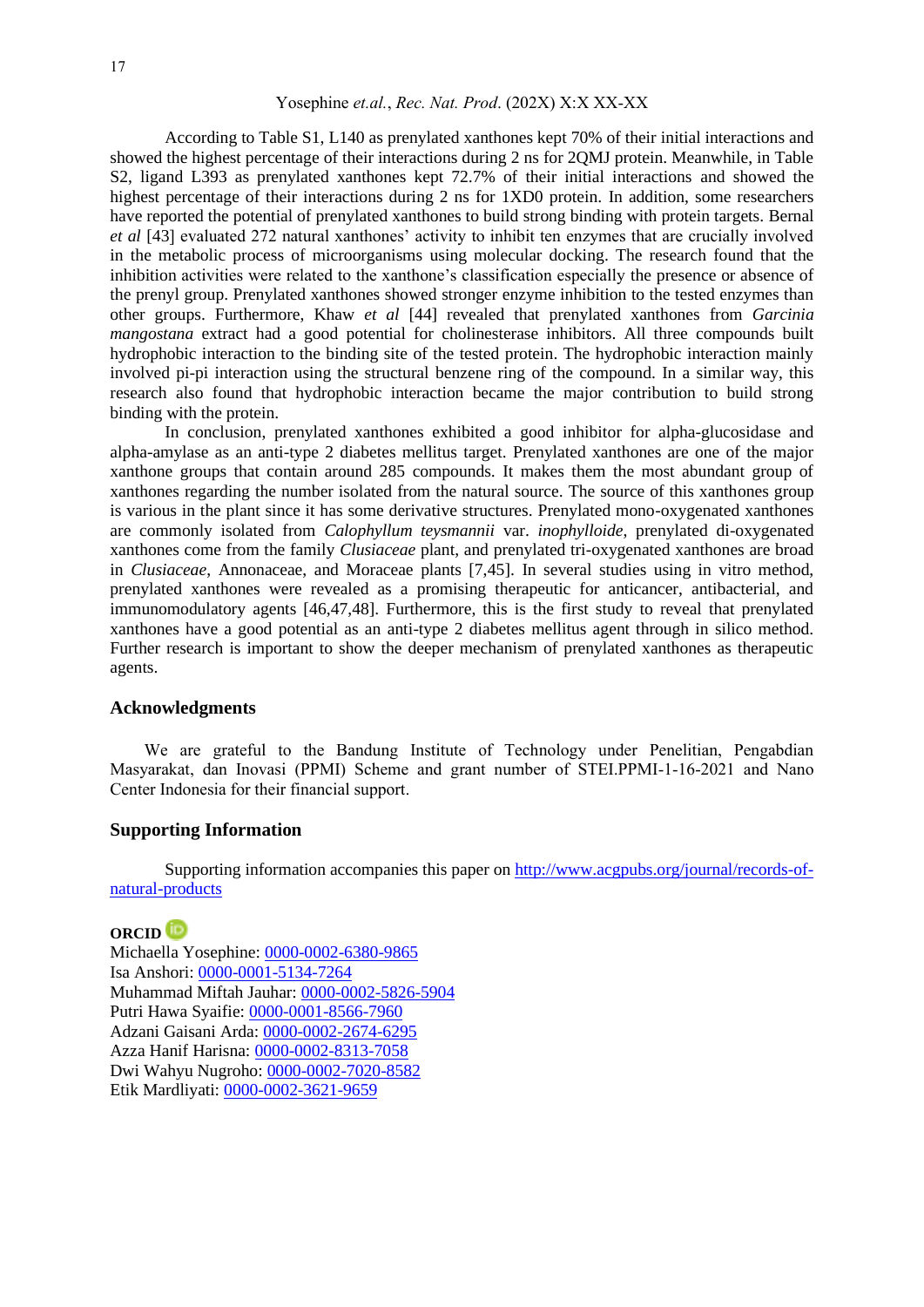# **References**

- [1] American Diabetes Association (2011). Diagnosis and classification of Diabetes Mellitus, *Diabetes Care*. **34**, (Suppl 1). S62–S69.
- [2] D. M. Nathan (2007). Finding new treatments for diabetes--how many, how fast... how good?, *NEJM*. **356**, 437–440.
- [3] A. Chaudhury, C. Duvoor, V. S. D. Reddy, S. Kraleti, A. Chada, R. Ravilla, A. Marco, N. S. Shekhawat, M. T. Montales, K. Kuriakose, A. Sasapu, A. Beebe, N. Patil, C. K. Musham, G. P. Lohani and W. Mirza (2017). Clinical Review of Antidiabetic Drugs: Implications for Type 2 Diabetes Mellitus Management, *Front. Endocrinol.* **8**, 6.
- [4] A. Malik, H. Ardalani, S. Anam, L. M. McNair, K. J. K. Kromphardt, R. J. N. Frandsen, H. Franzyk, D. Staerk and K. T. Kongstad (2020). Antidiabetic xanthones with α-glucosidase inhibitory activities from an endophytic Penicillium canescens, *Fitoterapia* **142,**104522.
- [5] K. Niaz and F. Khan (2020). Analysis of polyphenolics, *Rec. Adv. Nat. Prod. Anal*. **3**, 39-197.
- [6] F. A. Van de Laar (2008). Alpha-glucosidase inhibitors in the early treatment of type 2 diabetes, *Vasc. Health. Risk. Manag*. **4**, 1189 – 1195.
- [7] L. Gong, D. Feng, T. Wang, Y. Ren, Y. Liu and J. Wang (2020). Inhibitors of α-amylase and α-glucosidase: Potential linkage for whole cereal foods on prevention of hyperglycemia, *Food Sci. Nutr*. **8**, 6320–6337.
- [8] L. M. Vieira and A. Kijjoa (2005). Naturally-occurring xanthones: recent developments, *Curr. Med. Chem*. **12**, 2413-2446.
- [9] C. M. Santos, M. Freitas and E. Fernandes (2018). A comprehensive review on xanthone derivatives as α-glucosidase inhibitors, *Eur. J. Med. Chem*. **157**, 1460-1479.
- [10] J. Wairata, A. Fadlan, A.S. Purnomo, M. Taher and T. Ersam (2021). Total phenolic and flavonoid contents, antioxidant, antidiabetic and antiplasmodial activities of *Garcinia forbesii* King: A correlation study, *Arab J. Chem*. **10**, 103541.
- [11] J. Wairata, E. R. Sukandar, A. Fadlan, A. S. Purnomo, M. Taher and T. Ersam (2021). Evaluation of the antioxidant, antidiabetic, and antiplasmodial activities of xanthones isolated from garcinia forbesii and their in silico studies, *Biomedicines* **9**, 1380.
- [12] T. J. Bamigboye, O. J. Idowu, O. O. Olujide and V. H. R. Fanie (2020). Structure-activity relationship of the polyphenols inhibition of α-amylase and α-glucosidase, *J. Complement Altern Med*. **17**, 55-65.
- [13] G. Nag, S. Das, S. Das, S. Mandal and B. De (2015). Antioxidant, anti-acetylcholinesterase and anti-glycosidase properties of three species of Swertia, their xanthones and amarogentin: A comparative study, *Phcog J*. **7**, 117-123.
- [14] O. Tusevski, M. Krstikj, J. P. Stanoeva, M. Stefova and S. Gadzovska Simic (2018). Phenolic profile and biological activity of *Hypericum perforatum* L.: can roots be considered as a new source of natural compounds?, *S. Afr. J. Bot*. **117**, 301-310.
- [15] P. S. Bairy, A. Das, L. M. Nainwal, T. K. Mohanta, M. K. Kumawat, P. K. Mohapatra and P. Parida (2016). Design, synthesis and anti-diabetic activity of some novel xanthone derivatives targeting a-glucosidase, *Bangladesh J. Pharmacol*. **11**, 308 – 318.
- [16] N. Etsassala, J. A. Badmus, J. L. Marnewick, E. I. Iwuoha, F. Nchu and A. A. Hussein (2020). Alpha-glucosidase and alpha-amylase inhibitory activities, molecular docking, and antioxidant capacities of *Salvia aurita* constituents, *Antioxidants*. **9**, 1149.
- [17] L. Sim, R. Quezada-Calvillo, E. E. Sterchi, B. L. Nichols and D. R. Rose (2008). Human intestinal maltase-glucoamylase: crystal structure of the N-terminal catalytic subunit and basis of inhibition and substrate specificity, *J. Mol. Biol*. **375**, 782–792.
- [18] C. Li, A. Begum, S. Numao, K. H. Park, S. G. Withers and G. D. Brayer (2005). Acarbose rearrangement mechanism implied by the kinetic and structural analysis of human pancreatic alpha-amylase in complex with analogues and their elongated counterparts, *Biochemistry* **44**, 3347–3357.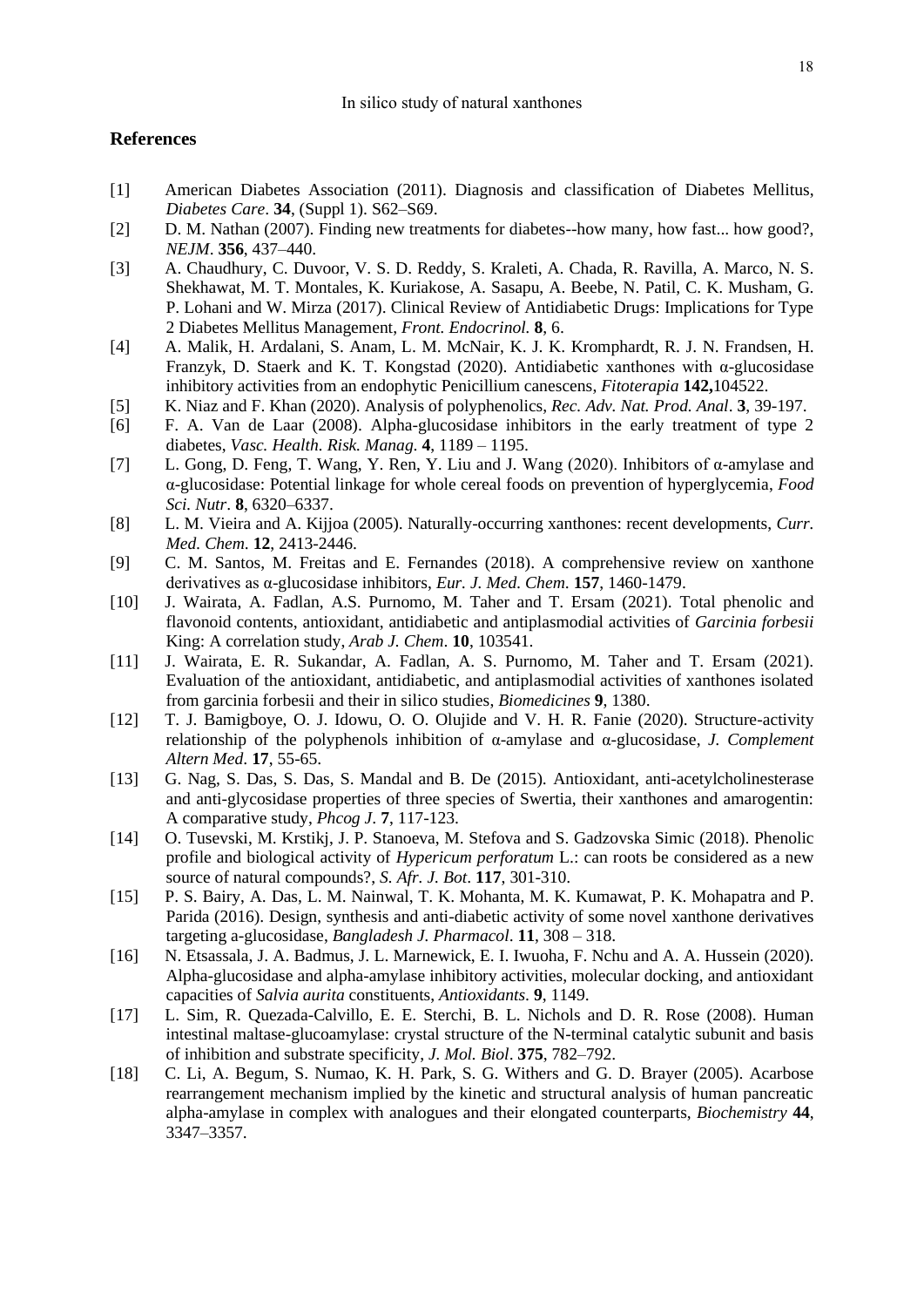- [19] A. Daina, O. Michielin and V. Zoete (2017). SwissADME: a free web tool to evaluate pharmacokinetics, drug-likeness and medicinal chemistry friendliness of small molecules, *Sci. Rep*. **7**, 42717.
- [20] T. Martin (2016). User's Guide for T.E.S.T. (Toxicity Estimation Software Tool), *U.S. Environmental Protection Agency*. pp, 8-11.
- [21] S. Dallakyan and A. J. Olson (2015). Small-molecule library screening by docking with PyRx, *Methods mol. biol*. **1263**, 243–250.
- [22] J. Lemkul (2019). From proteins to perturbed hamiltonians: a suite of tutorials for the gromacs-2018 molecular simulation package, *Live. Co. MS.* **1**, 1.
- [23] Y. Liu, L. Ma, W. H. Chen, B. Wang and Z. L. Xu (2007). Synthesis of xanthone derivatives with extended pi-systems as  $\alpha$ -glucosidase inhibitors: insight into the probable binding mode, *Bioorg. Med. Chem*. **15**, 2810–2814.
- [24] Y. Liu, L. Ma, W. H. Chen, H. Park, Z. Ke and B. Wang (2013). Binding mechanism and synergetic effects of xanthone derivatives as noncompetitive α-glucosidase inhibitors: a theoretical and experimental study, *J. Phys. Chem. B*. **43**, 13464–13471.
- [25] A. Zerroug, S. Belaidi, I. BenBrahim, L. Sinha and S. Chtita (2019). Virtual screening in druglikeness and structure/activity relationship of pyridazine derivatives as Anti-Alzheimer drugs, *J. King Saud Univ - Sci*. **31**, 595–601.
- [26] M. Nedyalkova, M. Vasighi, S. Sappati, A. Kumar, S. Madurga and V. Simeonov (2021). Inhibition ability of natural compounds on receptor-binding domain of sars-cov2: an in silico approach, *Pharmaceuticals* **14**, 1328.
- [27] S. Pasuraman (2011). Toxicological screening, *J. Pharmacol. Pharmacother*. **2**, 74–79.
- [28] H. Jeong, J. Hwang, H. Lee, P.T. Hammond, J. Choi and J. Hong (2017). In vitro blood cell viability profling of polymers used in molecular assembly, *Nature* **7**, 9481.
- [29] K. T. Shavjani, A. K. Gajjar and J. K. Savjani (2012). Drug solubility: importance and enhancement techniques, *ISRN Pharm*. **2012**, 195727.
- [30] J. Q. Shi, J. Cheng, F. Y. Wang, A. Flamm, Z. Y. Wang, X. Yang and S. X. Gao (2012). Acute toxicity and n-octanol/water partition coefficients of substituted thiophenols: determination and QSAR analysis, *Ecotoxicol. Environ. Saf*. **78**, 134-141.
- [31] O. Trott and A. J. Olson (2010). AutoDock Vina: improving the speed and accuracy of docking with a new scoring function, efficient optimization, and multithreading, *J. Comput. Chem*. **31**, 455-461.
- [32] R. Ferreira de Freitas and M. A. Schapira (2017). Systematic analysis of atomic protein-ligand interactions in the PDB, *MedChemComm*. **8**, 1970-1981.
- [33] G. Amitai, A. Shemesh, E. Sitbon, M. Shklar, D. Netanely, I. Venger and S. Pietrokovski (2004). Network analysis of protein structures identifies functional residues, *J. Mol. Biol*. **344**, 1135–1146.
- [34] M. Buyong, E. Tal, W. Haim, and N. Ruth, (2003), *Proc. Natl. Acad. Sci*. *U.S.A*. **100**, 5772.
- [35] V. D. Prasasty, S. Cindana, F.X. Ivan, H. Zahroh and E. Sinaga (2020). Structure-based discovery of novel inhibitors of *Mycobacterium tuberculosis* CYP121 from Indonesian natural products, *Comput. Biol. Chem*. **85**, C.
- [36] D. Ramírez and J. Caballero (2018). Is it reliable to take the molecular docking top scoring position as the best solution without considering available structural data?, *Molecules* **23**, 1038.
- [37] C. N. Pace, H. Fu, K. L. Fryar, J. Landua, S.R. Trevino, B.A. Shirley, M. McNutt-Hendricks, S. Iimura, K. Gajiwala, J.M. Scholtz and G.R. Grimsley (2011). Contribution of hydrophobic interactions to protein stability, *J Mol Biol*. **408**, 514-528.
- [38] L. Martinez (2015). Automatic identification of mobile and rigid substructures in molecular dynamics simulations and fractional structural fluctuation analysis, *PLoS one* **10**, e0119264.
- [39] X. Cheng and I. Ivanov (2012). Molecular dynamics, *Methods Mol. Biol*. **929**, 243-85.
- [40] S. De Vita, M. G. Chini, G. Bifulco and G. Lauro (2021). Insights into the ligand binding to bromodomain-containing protein 9 (BRD9): a guide to the selection of potential binders by computational methods, *Molecules* **26**, 7192.